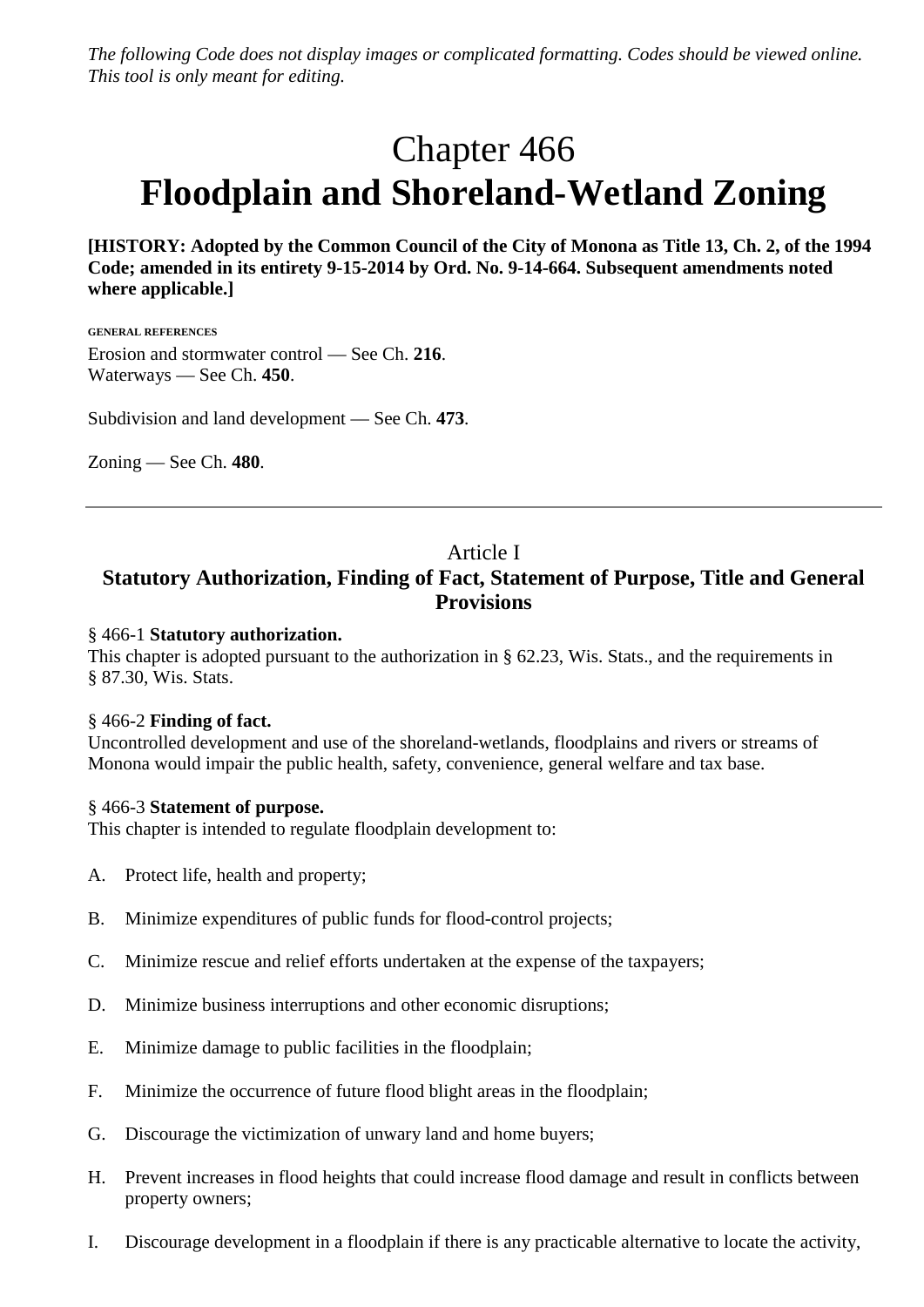use or structure outside of the floodplain;

- J. Maintain the stormwater and floodwater storage capacity of wetlands;
- K. Prevent and control water pollution by preserving wetlands which filter or store sediments, nutrients, heavy metals or organic compounds that would otherwise drain into navigable waters;
- L. Protect fish spawning grounds, fish, aquatic life and wildlife by preserving wetlands and other fish and aquatic habitat;
- M. Prohibit certain uses detrimental to the shoreland-wetland area;
- N. Preserve shore cover and natural beauty by restricting shoreland-wetland excavation, filling and other earthmoving activities.

### § 466-4 **Title.**

This chapter shall be known as the "Floodplain and Shoreland-Wetland Zoning Ordinance for Monona, Wisconsin."

# § 466-5 **General provisions.**

- A. Areas to be regulated. This chapter regulates all areas that would be covered by the regional flood or base flood as shown on the Flood Insurance Rate Map (FIRM) or other maps approved by the Department of Natural Resources. Base flood elevations are derived from the flood profiles in the Flood Insurance Study (FIS) and are shown as AE, A1-30 and AH Zones on the FIRM. Other regulatory zones are displayed as A and AO Zones. Regional flood elevations (RFE) may be derived from other studies. If more than one map or revision is referenced, the most restrictive information shall apply.
- B. Official maps and revisions. The boundaries of all floodplain districts are designated as AE, AH, AO or A1-30 on the maps based on the Flood Insurance Study (FIS) listed below. Any change to the base flood elevations (BFE) or any changes to the boundaries of the floodplain or floodway in the FIS or on the Flood Insurance Rate Map (FIRM) must be reviewed and approved by the DNR and FEMA through the letter of map change process (see Article **X**, Amendments) before it is effective. No changes to RFEs on non-FEMA maps shall be effective until approved by the DNR. These maps and revisions are on file in the office of the Zoning Administrator. If more than one map or revision is referenced, the most restrictive information shall apply. Any maps referenced in this section must be approved by the DNR and be more restrictive than those based on the FIS at the site of the proposed development.

The maps designated below are hereby adopted and made part of this chapter. They are on file in the office of the Zoning Administrator of the City of Monona:

- (1) United States Geological Survey Madison East Quadrangle Map dated 1983.
- (2) Wisconsin Wetland Inventory Maps stamped "FINAL" on January 28, 1986.
- (3) Floodplain zoning maps entitled "The Flood Insurance Rate Map (FIRM) Dane County, Wisconsin, and Incorporated Areas," panels 55025C0428G, 55025C0436G, 55025C0437G and 55025C0441G, prepared by the Federal Emergency Management Agency (FEMA), dated January 2, 2009; panel 55025C0429H, dated September 17, 2014, with corresponding profiles that are based on the Dane County Flood Insurance Study, volumes 55025CV001D, 55025CV002D, 55025CV003D and 55025CV004D, dated June 16, 2016, prepared in connection therewith. **[Amended 5-2-2016 by Ord. No. 5-16-678]**
- (4) City of Madison, Village of Maple Bluff Flood Storage District, Panel 19 of 21, dated September 17, 2014. Prepared by the WDNR. Approved by the WDNR.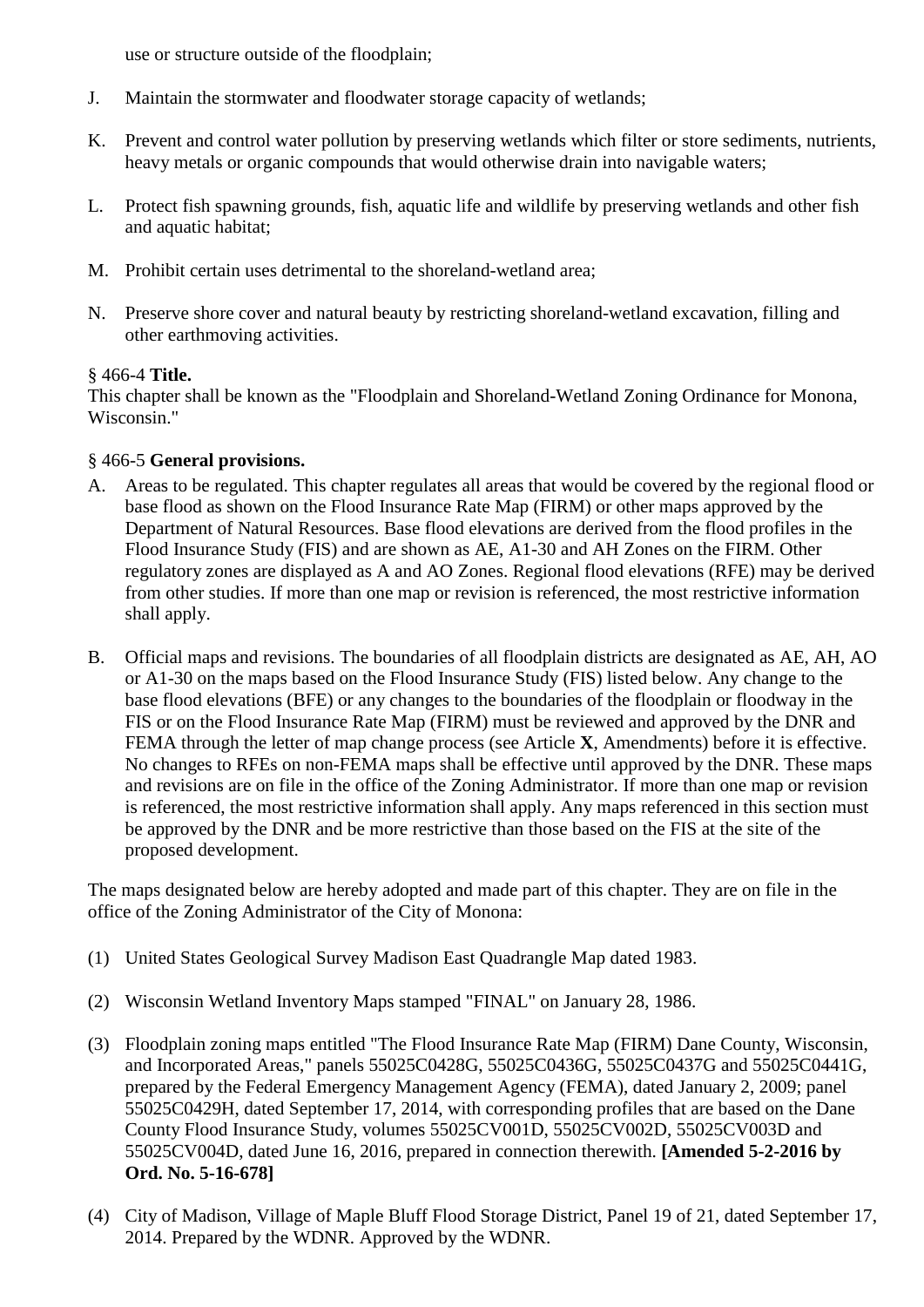- (5) City of Fitchburg, City of Monona Flood Storage District, Panel 20 of 21, dated September 17, 2014. Prepared by the WDNR. Approved by the WDNR.
- (6) Comprehensive zoning base maps titled "City of Monona Zoning Map" and dated November 17, 1980, or latest version.
- (7) Flood Insurance Rate Map 55025C0437G and corresponding Flood Insurance Study data for West Unnamed Tributary to Lake Waubesa, as revised by FEMA Letter of Map Revision Case Number 16-05-3951P with effective date of December 30, 2016.
- C. Establishment of floodplain zoning districts. The regional floodplain areas are divided into four districts, as follows:
- (1) The floodway district (FW) is the channel of a river or stream and those portions of the floodplain adjoining the channel required to carry the regional floodwaters and are contained within AE Zones as shown on the FIRM.
- (2) The flood-fringe district (FF) is that portion of the floodplain between the regional flood limits and the floodway.
- (3) The general floodplain district (GFP) is those areas that have been or may be covered by floodwater during the regional flood.
- (4) The flood storage district (FSD) is that area of the floodplain where storage of floodwaters is calculated to reduce the regional flood discharge.
- D. Locating floodplain boundaries.
- (1) Discrepancies between boundaries on the Official Floodplain Zoning Map and actual field conditions shall be resolved using the criteria in Subsection **D(1)(a)** or **(b)** below. If a significant difference exists, the map shall be amended according to Article **X**. The Zoning Administrator can rely on a boundary derived from a profile elevation to grant or deny a land use permit, whether or not a map amendment is required. The Zoning Administrator shall be responsible for documenting actual predevelopment field conditions and the basis upon which the district boundary was determined and for initiating any map amendments required under this section. Disputes between the Zoning Administrator and an applicant over the district boundary line shall be settled according to § **466-38C** and the criteria in Subsection **D(1)(a)** and **(b)** below.
- (a) If flood profiles exist, the location of the district boundary line shall be determined by the Zoning Administrator using both the map scale and the profile elevations. The regional or base flood elevations shall govern if there are any discrepancies. A map amendment is required where there is a significant discrepancy between the map and actual field conditions. The Zoning Administrator shall have the authority to immediately grant or deny a land use permit on the basis of a district boundary derived from the elevations shown on the water surface profile of the regional flood, whether or not a map amendment is required. The Zoning Administrator shall be responsible for initiating any map amendments required under this section within a reasonable period of time.
- (b) Where flood profiles do not exist, the location of the boundary shall be determined by the Zoning Administrator using the map scale. Where there is a significant difference between the district boundary line shown on the map and actual field conditions, the map shall be amended. Where a map amendment has been approved by both the Common Council and the Department, the Zoning Administrator shall have the authority to grant or deny a land use permit.
- (2) Where the flood profiles are based on established base flood elevations from a FIRM, FEMA must approve any map amendment or revision pursuant to Article **X**, Amendments, § **466-44G**.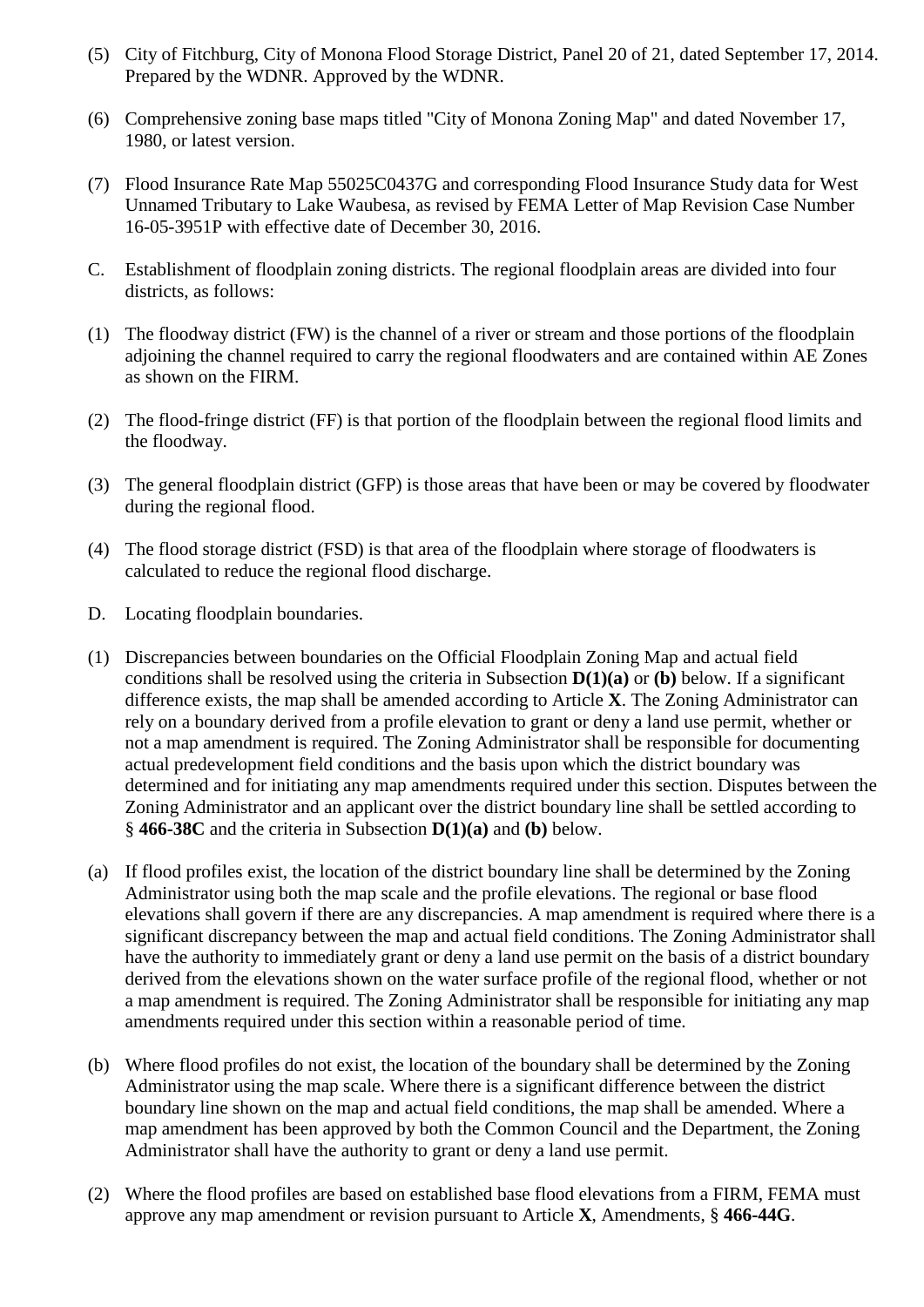- E. Removal of lands from floodplain. Compliance with the provisions of this chapter shall not be grounds for removing land from the floodplain unless it is filled at least two feet above the regional or base flood elevation, the fill is contiguous to land outside the floodplain, and the map is amended pursuant to Article **X**, Amendments.
- F. Compliance. Any development or use within the areas regulated by this chapter shall be in compliance with the terms of this chapter and other applicable local, state and federal regulations. (However, see Article **VIII** of this chapter for the standards applicable to nonconforming uses.) It is the responsibility of the applicant to secure all other necessary permits from appropriate federal, state and local agencies, including those required by the U.S. Army Corps of Engineers under Section 404 of the Federal Water Pollution Control Act amendments of 1972, 33 U.S.C. § 1344.
- G. Municipalities and state agencies regulated. Unless specifically exempted by law, all cities, villages, towns and counties are required to comply with this chapter and obtain all necessary permits. State agencies are required to comply if § 13.48(13), Wis. Stats., applies. The construction, reconstruction, maintenance and repair of state highways and bridges by the Wisconsin Department of Transportation is exempt when § 30.2022, Wis. Stats., applies.
- H. Abrogation and greater restrictions.
- (1) This chapter supersedes all the provisions of any zoning ordinance previously enacted under § 62.23 or 87.30, Wis. Stats., which relate to floodplains and shoreland-wetlands. A more restrictive ordinance than this chapter shall continue in full force and effect to the extent of the greater restrictions, but not otherwise. The more restrictive of either the shoreland-wetland district or floodplain district regulations shall apply when a property is located in both zoning districts.
- (2) This chapter is not intended to repeal, abrogate or impair any existing deed restrictions, covenants or easements. If this chapter imposes greater restrictions, the provisions of this chapter shall prevail.
- I. Interpretation. In their interpretation and application, the provisions of this chapter are the minimum requirements liberally construed in favor of the Common Council and are not a limitation on or repeal of any other powers granted by the Wisconsin Statutes. If a provision of this chapter required by Ch. NR 116, Wis. Adm. Code, is unclear, the provision shall be interpreted consistent with the requirements of Ch. NR 116, Wis. Adm. Code, and in light of the standards in effect on the date of the adoption of this chapter or in effect on the date of the most recent text amendment to this chapter.
- J. Warning and disclaimer of liability. The flood protection standards in this chapter are based on engineering experience and research. Larger floods may occur or the flood height may be increased by man-made or natural causes. This chapter does not imply or guarantee that nonfloodplain areas or permitted floodplain uses will be free from flooding and flood damages. Nor does this chapter create liability on the part of or a cause of action against the City or any officer or employee thereof for any flood damage that may result from reliance on this chapter.
- K. Annexed areas. The Dane County floodplain zoning provisions in effect on the date of annexation shall remain in effect and shall be enforced by the City for all annexed areas until the City adopts and enforces an ordinance which meets the requirements of Ch. NR 116, Wis. Adm. Code ,and 44 CFR 59-72, National Flood Insurance Program (NFIP). These annexed lands are described on the City's Official Zoning Map. County floodplain zoning provisions are incorporated by reference for the purpose of administering this section and are on file in the office of the Zoning Administrator. All plats or maps of annexation shall show the regional flood elevation and the floodway location.

# Article II

# **General Standards Applicable to All Floodplain Districts**

# § 466-6 **Review of permit applications; determination of flood safety.**

The Zoning Administrator shall review all permit applications to determine whether proposed building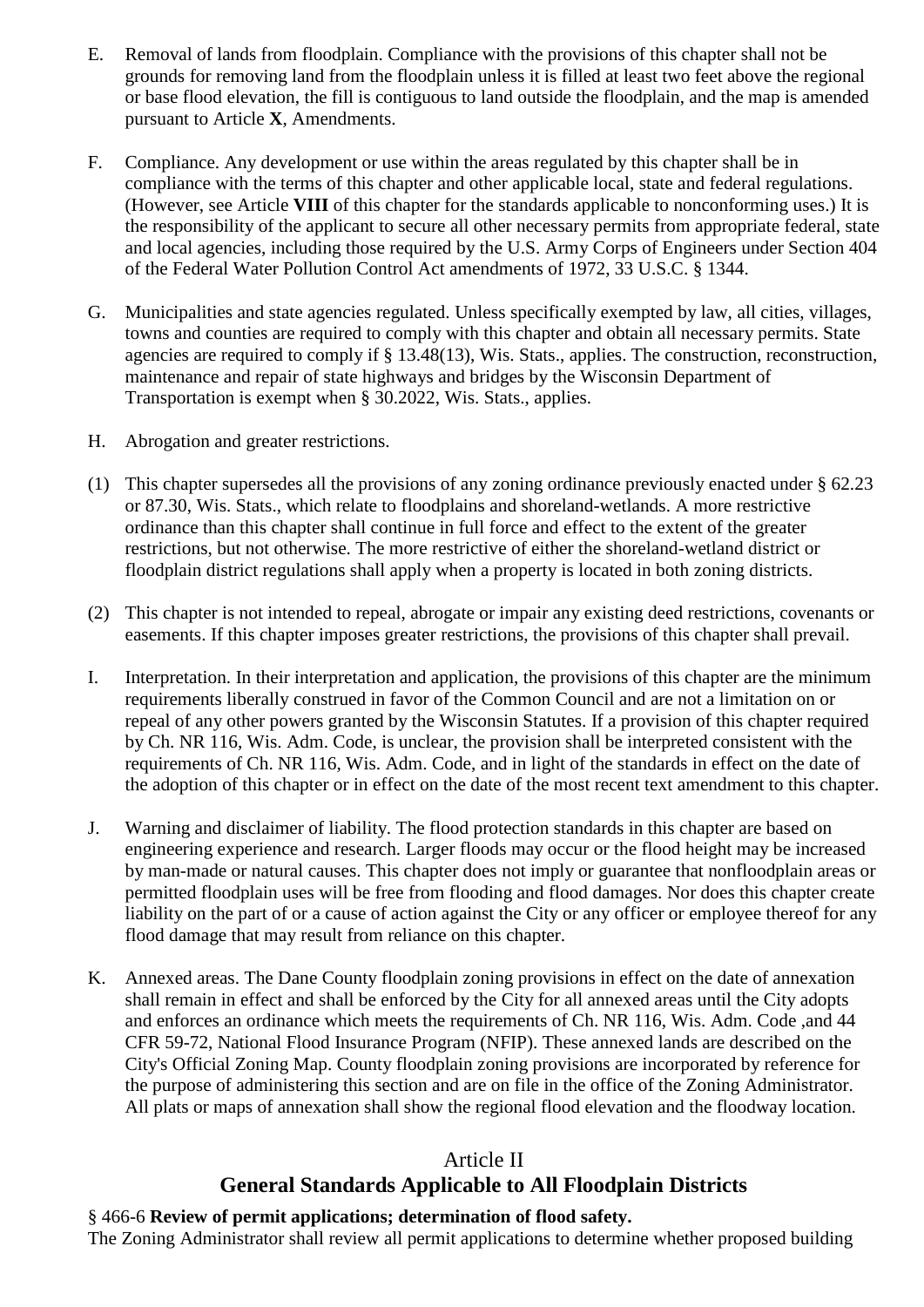sites will be reasonably safe from flooding. If a proposed building site is in a flood-prone area, all new construction and substantial improvements shall be designed and anchored to prevent flotation, collapse or lateral movement of the structure resulting from hydrodynamic and hydrostatic loads; be constructed with flood-resistant materials; be constructed to minimize flood damages and to ensure that utility and mechanical equipment is designed and/or located so as to prevent water from entering or accumulating within the equipment during conditions of flooding. Subdivisions shall be reviewed for compliance with the above standards. All proposed plats and certified survey maps required by Chapter **480**, Zoning, of this Code shall include regional flood elevation and floodway data. Adequate drainage shall be provided to reduce exposure to flood hazards, and all public utilities and facilities, such as sewer, gas, electrical and water systems shall be located and constructed to minimize or eliminate flood damages.

# § 466-7 **Hydraulic and hydrologic analyses.**

- A. No floodplain development shall:
- (1) Obstruct flow, defined as development which blocks the conveyance of floodwaters by itself or with other development, causing any increase in the regional flood height; or
- (2) Cause any increase in the regional flood height due to floodplain storage area lost.
- B. The Zoning Administrator shall deny permits if it is determined the proposed development will obstruct flow or cause any increase in the regional flood height, based on the officially adopted FIRM or other adopted map, unless the provisions of Article **X**, Amendments, are met.

# § 466-8 **Watercourse alterations.**

No land use permit to alter or relocate a watercourse in a mapped floodplain shall be issued until the Zoning Administrator has notified in writing all adjacent municipalities, the Department and FEMA regional offices and required the applicant to secure all necessary state and federal permits. The standards of § **466-7** must be met and the flood-carrying capacity of any altered or relocated watercourse shall be maintained. As soon as is practicable, but not later than six months after the date of the watercourse alteration or relocation, and pursuant to Article **X**, Amendments, the Zoning Administrator shall apply for a letter of map revision (LOMR) from FEMA. Any such alterations must be reviewed and approved by FEMA and the DNR through the LOMC process.

# § 466-9 **Development requiring state permit.**

Development which requires a permit from the Department under Chs. 30 and 31, Wis. Stats., such as docks, piers, wharves, bridges, culverts, dams and navigational aids, may be allowed if the necessary permits are obtained and amendments to this chapter are made according to Article **X**, Amendments.

#### § 466-10 **Public or private campgrounds.**

Public or private campgrounds shall have a low flood damage potential and shall meet the following provisions:

- A. The campground is approved by the Department of Health Services.
- B. A land use permit for the campground is issued by the Zoning Administrator.
- C. The character of the river system and the campground elevation are such that a seventy-two-hour warning of an impending flood can be given to all campground occupants.
- D. There is an adequate flood warning procedure for the campground that offers the minimum notice required under this section to all persons in the campground. This procedure shall include a written agreement between the campground owner, the municipal emergency government coordinator and the Police Chief which specifies the flood elevation at which evacuation shall occur, personnel responsible for monitoring flood elevations, types of warning systems to be used and the procedures for notifying at-risk parties, and the methods and personnel responsible for conducting the evacuation.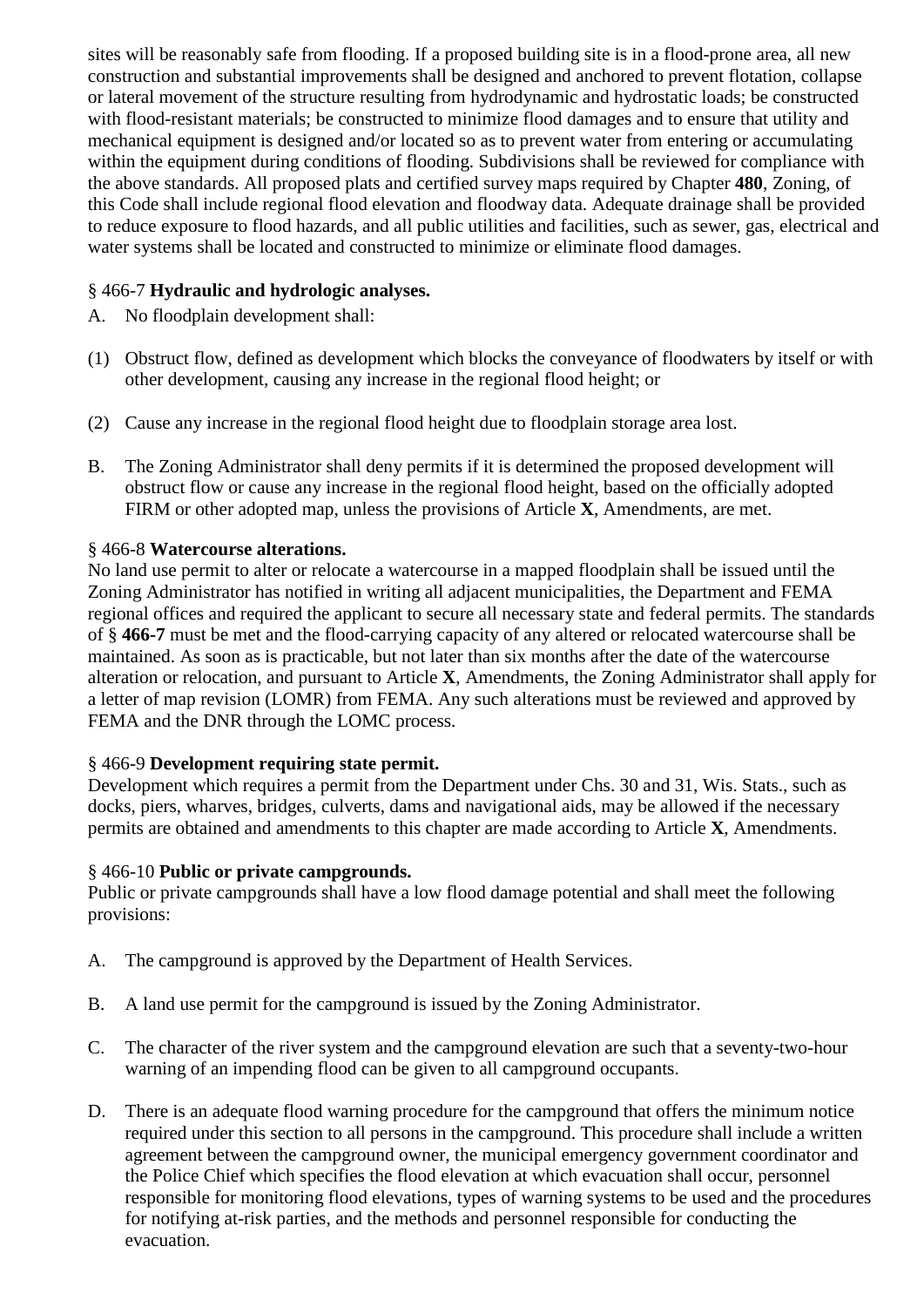- E. This agreement shall be for no more than one calendar year, at which time the agreement shall be reviewed and updated – by the officials identified in Subsection **D** – to remain in compliance with all applicable regulations, including those of the State Department of Health Services.
- F. Only camping units that are fully licensed, if required, and ready for highway use are allowed.
- G. The camping units shall not occupy any site in the campground for more than 180 consecutive days, at which time the camping unit must be removed from the floodplain for a minimum of 24 hours.
- H. All camping units that remain on site for more than 30 days shall be issued a limited authorization by the campground operator, a written copy of which is kept on file at the campground. Such authorization shall allow placement of a camping unit for a period not to exceed 180 days and shall ensure compliance with all the provisions of this section.
- I. The Zoning Administrator shall monitor the limited authorizations issued by the campground operator to assure compliance with the terms of this section.
- J. All camping units that remain in place for more than 180 consecutive days must meet the applicable requirements in either Article **III**, Article **IV** or Article **V** for the floodplain district in which the structure is located.
- K. The campground shall have signs clearly posted at all entrances warning of the flood hazard and the procedures for evacuation when a flood warning is issued.
- L. All service facilities, including but not limited to refuse collection, electrical service, gas lines, propane tanks, sewage systems and wells, shall be properly anchored and placed at or floodproofed to the flood-protection elevation.

# Article III **Floodway District (FW)**

# § 466-11 **Applicability.**

This article applies to all floodway areas on the Floodplain Zoning Maps and those identified pursuant to § **466-21**.

#### § 466-12 **Permitted uses.**

The following open space uses are allowed in the floodway district and the floodway areas of the general floodplain district, if they are not prohibited by any other ordinance; they meet the standards in §§ **466-13** and **466-14**; and all permits or certificates have been issued according to § **466-35**:

- A. Agricultural uses, such as farming, outdoor plant nurseries, horticulture, viticulture and wild crop harvesting.
- B. Nonstructural industrial and commercial uses, such as loading areas, parking areas and airport landing strips.
- C. Nonstructural recreational uses, such as golf courses, tennis courts, archery ranges, picnic grounds, boat ramps, swimming areas, parks, wildlife and nature preserves, game farms, fish hatcheries, shooting, trap and skeet activities, hunting and fishing areas, and hiking and horseback riding trails, subject to the fill limitations of § **466-13D**.
- D. Uses or structures accessory to open space uses, or classified as historic structures that comply with §§ **466-13** and **466-14**.
- E. Extraction of sand, gravel or other materials that comply with § **466-13D**.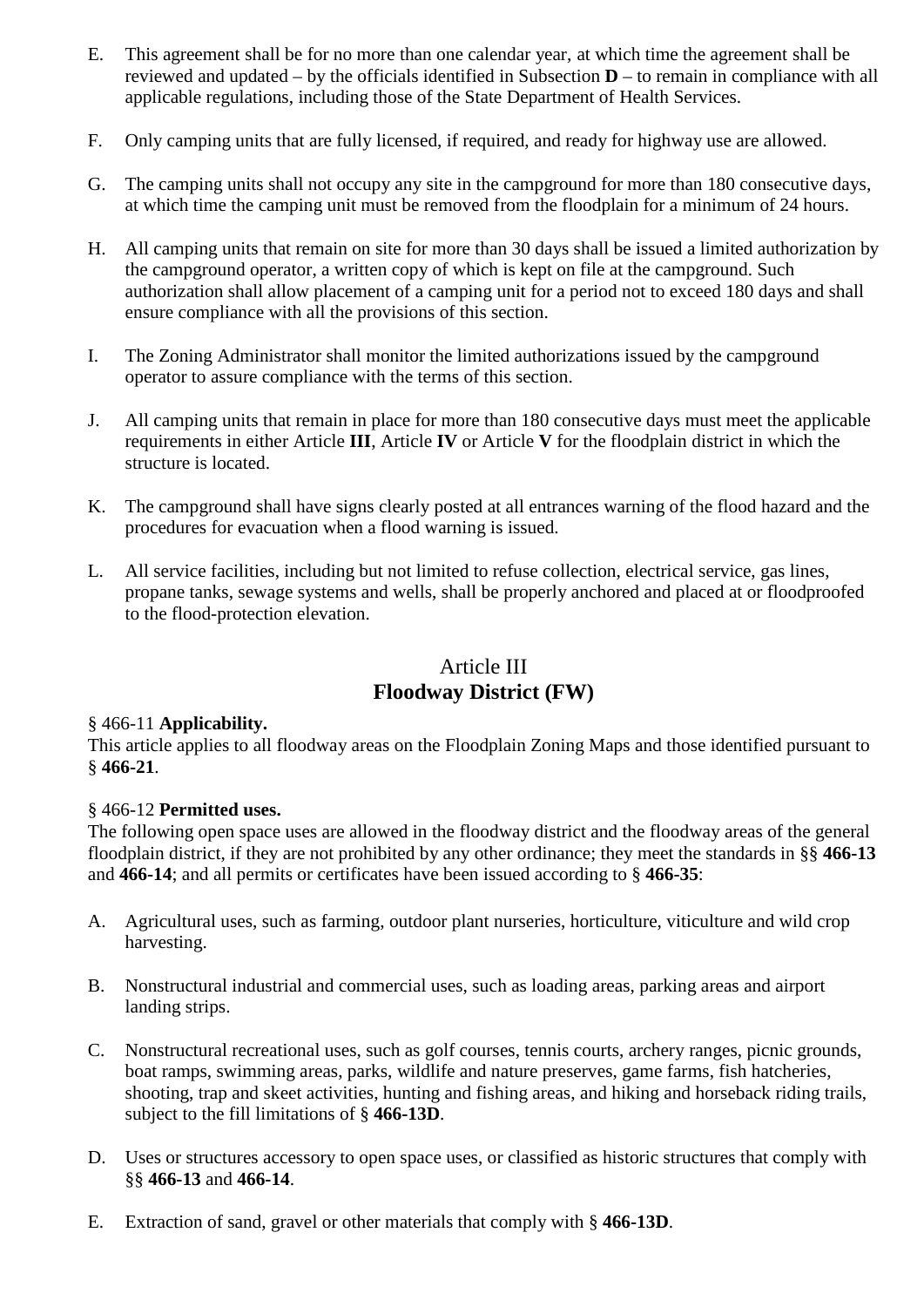- F. Functionally water-dependent uses, such as docks, piers or wharves, dams, flowage areas, culverts, navigational aids and river crossings of transmission lines, and pipelines that comply with Chs. 30 and 31, Wis. Stats.
- G. Public utilities, streets and bridges that comply with § **466-13C**.

### § 466-13 **Standards for developments in floodway.**

- A. General.
- (1) Any development in the floodway shall comply with Article **II** and have a low flood damage potential.
- (2) Applicants shall provide the following data to determine the effects of the proposal according to § **466-6**:
- (a) A cross-section elevation view of the proposal, perpendicular to the watercourse, showing if the proposed development will obstruct flow; or
- (b) An analysis calculating the effects of this proposal on regional flood height.
- (3) The Zoning Administrator shall deny the permit application if the project will cause any increase in the flood elevations upstream or downstream, based on the data submitted for Subsection **A(2)** above.
- B. Structures. Structures accessory to permanent open space uses or functionally dependent on a waterfront location may be allowed by permit if the structures comply with the following criteria:
- (1) Not designed for human habitation, does not have a high flood damage potential, and is constructed to minimize flood damage.
- (2) Shall have a minimum of two openings on different walls having a total net area not less than one square inch for every square foot of enclosed area, and the bottom of all such openings being no higher than one foot above grade. The openings shall be equipped with screens, louvers or other coverings or devices, provided that they permit the automatic entry and exit of floodwaters.
- (3) Must be anchored to resist flotation, collapse and lateral movement.
- (4) Mechanical and utility equipment must be elevated or floodproofed to or above the regional flood elevation.
- (5) It must not obstruct flow of floodwaters or cause any increase in flood levels during the occurrence of the regional flood.
- C. Public utilities, streets and bridges. Public utilities, streets and bridges may be allowed by permit, if:
- (1) Adequate floodproofing measures are provided to the flood-protection elevation; and
- (2) Construction meets the development standards of § **466-7**.
- D. Fills or deposition of materials. Fills or deposition of materials may be allowed by permit, if:
- (1) The requirements of § **466-7** are met;
- (2) No material is deposited in navigable waters unless a permit is issued by the Department pursuant to Ch. 30, Wis. Stats., and a permit pursuant to § 404 of the Federal Water Pollution Control Act, Amendments of 1972, 33 U.S.C. § 1344 has been issued, if applicable, and all other requirements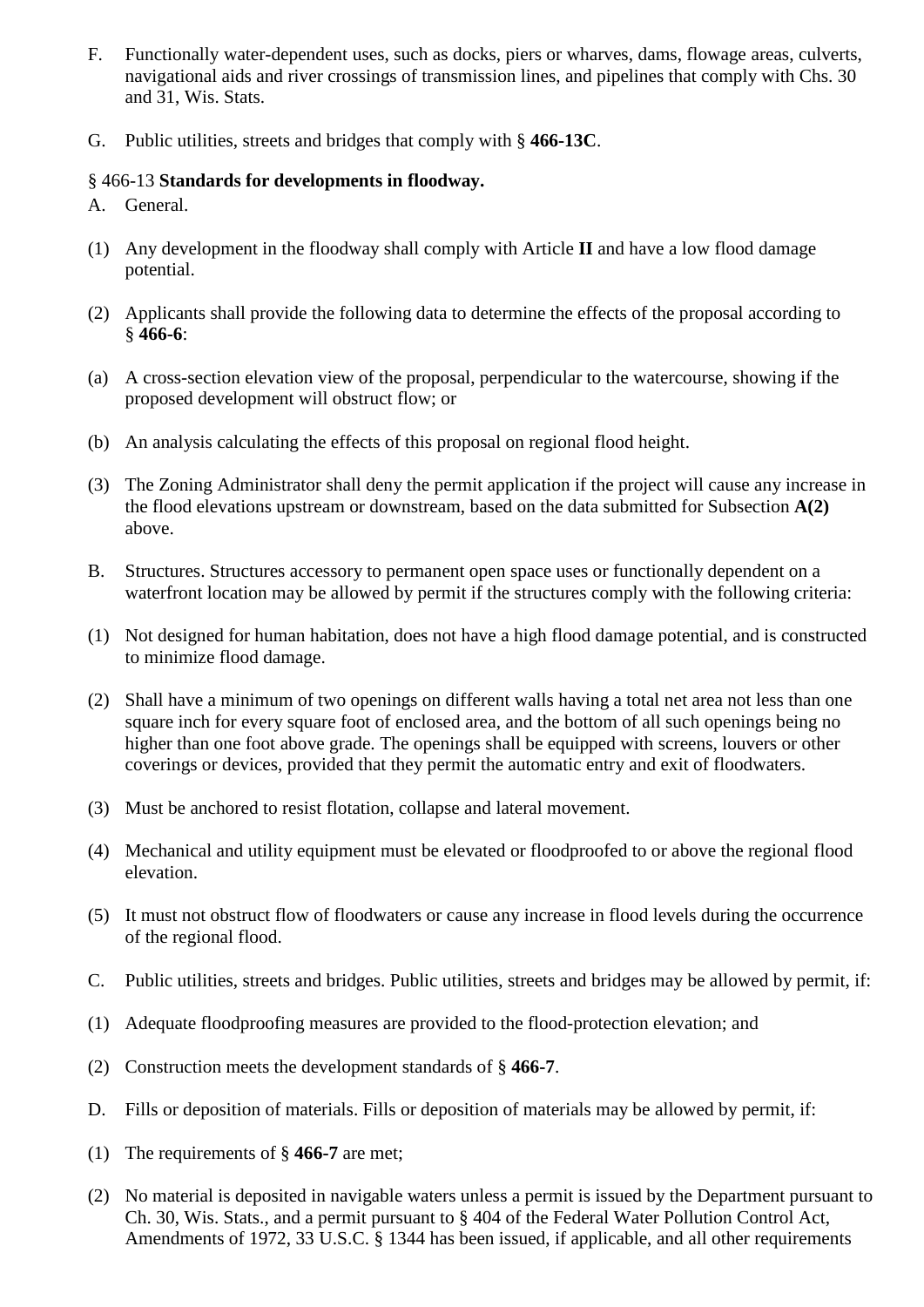have been met;

- (3) The fill or other materials will be protected against erosion by riprap, vegetative cover, sheet piling or bulkheading; and
- (4) The fill is not classified as a solid or hazardous material.

### § 466-14 **Prohibited uses.**

All uses not listed as permitted uses in § **466-12** are prohibited, including the following uses:

- A. Habitable structures, structures with high flood damage potential, or those not associated with permanent open-space uses;
- B. Storing materials that are buoyant, flammable, explosive, injurious to property, water quality, or human, animal, plant, fish or other aquatic life;
- C. Uses not in harmony with or detrimental to uses permitted in the adjoining districts;
- D. Any private or public sewage systems, except portable latrines that are removed prior to flooding and systems associated with recreational areas and Department-approved campgrounds that meet the applicable provisions of local ordinances and Ch. SPS 383, Wis. Adm. Code;
- E. Any public or private wells which are used to obtain potable water, except those for recreational areas that meet the requirements of local ordinances and Chs. NR 811 and NR 812, Wis. Adm. Code;
- F. Any solid or hazardous waste disposal sites;
- G. Any wastewater treatment ponds or facilities, except those permitted under § NR 110.15(3)(b), Wis. Adm. Code; and
- H. Any sanitary sewer or water supply lines, except those to service existing or proposed development located outside the floodway which complies with the regulations for the floodplain area occupied.

# Article IV **Flood-Fringe District (FF)**

#### § 466-15 **Applicability.**

This article applies to all flood-fringe areas shown on the Floodplain Zoning Maps and those identified pursuant to § **466-21**.

# § 466-16 **Permitted uses.**

Any structure, land use or development is allowed in the flood-fringe district if the standards in § **466-17** are met; the use is not prohibited by this or any other ordinance or regulation; and all permits or certificates specified in § **466-35** have been issued.

# § 466-17 **Standards for development in flood-fringe.**

Section **466-7** shall apply in addition to the following requirements according to the use requested. Any existing structure in the flood-fringe must meet the requirements of Article **VIII**, Nonconforming Uses:

- A. Residential uses. Any structure, including a manufactured home, which is to be newly constructed or moved into the flood-fringe, shall meet or exceed the following standards. Any existing structure in the flood-fringe must meet the requirements of Article **VIII**, Nonconforming Uses.
- (1) The elevation of the lowest floor shall be at or above the flood-protection elevation on fill unless the requirements of § **466-17A(2)** can be met. The fill shall be one foot or more above the regional flood elevation extending at least 15 feet beyond the limits of the structure. The Department may authorize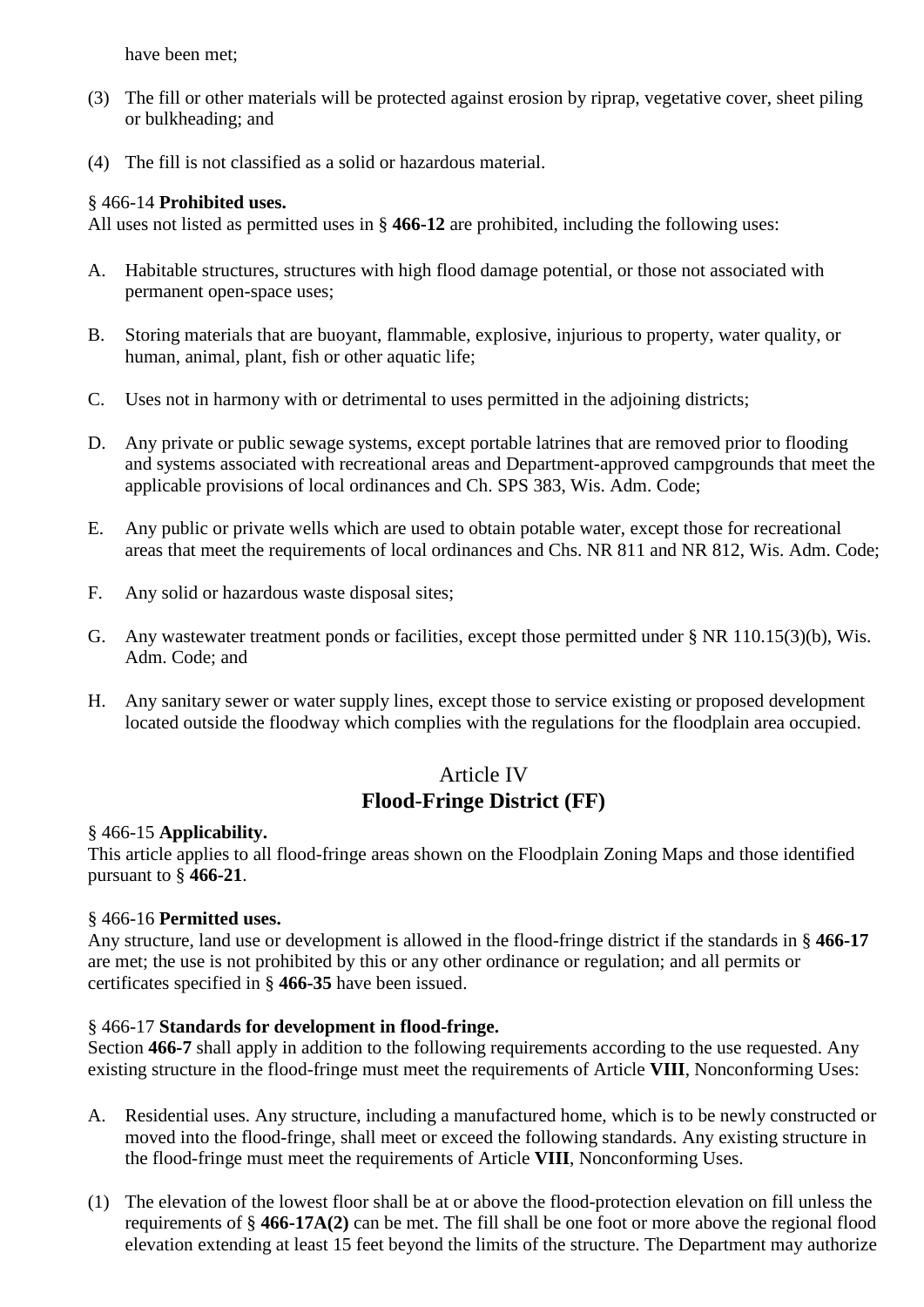other floodproofing measures if the elevations of existing streets or sewer lines makes compliance with the fill standards impractical and the Board of Appeals grants a variance;

- (2) The basement or crawlway floor may be placed at the regional flood elevation if it is floodproofed to the flood-protection elevation. No basement or crawlway floor is allowed below the regional flood elevation;
- (3) Contiguous dry land access shall be provided from a structure to land outside of the floodplain, except as provided in Subsection **A(4)**.
- (4) In developments where existing street or sewer-line elevations make compliance with Subsection **A(3)** impractical, the City may permit new development and substantial improvements where roads are below the regional flood elevation, if:
- (a) The City has written assurance from police, fire and emergency services that rescue and relief will be provided to the structure(s) by wheeled vehicles during a regional flood event; or
- (b) The City has a DNR-approved emergency evacuation plan.
- B. Accessory structures or uses. Accessory structures shall be constructed on fill with the lowest floor at or above the regional flood elevation.
- C. Commercial uses. Any commercial structure which is erected, altered or moved into the flood-fringe shall meet the requirements of § **466-17A**. Subject to the requirements of Subsection **F**, storage yards, surface parking lots and other such uses may be placed at lower elevations. However, no such area in general use by the public shall be inundated to a depth greater than two feet or subjected to flood velocities greater than two feet per second upon the occurrence of the regional flood. Inundation of such yards or parking areas exceeding two feet may be allowed, provided an adequate warning system exists to protect life and property.
- D. Manufacturing, agricultural and industrial uses. Any manufacturing, agricultural or industrial structure which is erected, altered or moved into the flood-fringe shall have the lowest floor elevation to or above the flood-protection elevation or meet the floodproofing standards in § **466-41**. On streams or rivers having prolonged flood durations, greater protection may be required to minimize interference with normal plant operations. Subject to the requirements of Subsection **E**, storage yards, surface parking lots and other such uses may be placed at lower elevations if an adequate warning system exists to protect life and property.
- E. Storage of materials. Materials that are buoyant, flammable, explosive or injurious to property, water quality or human, animal, plant, fish or aquatic life shall be stored at or above the flood-protection elevation or floodproofed in compliance with § **466-41**. Adequate measures shall be taken to ensure that such materials will not enter the water body during flooding.
- F. Public utilities, streets and bridges. All utilities, streets and bridges shall be designed to be compatible with comprehensive floodplain development plans; and
- (1) When failure of public utilities, streets and bridges would endanger public health or safety, or where such facilities are deemed essential, construction or repair of such facilities shall only be permitted if they are designed to comply with § **466-41**;
- (2) Minor roads or nonessential utilities may be constructed at lower elevations if they are designed to withstand flood forces to the regional flood elevation.
- G. Sewage systems. All sewage disposal systems shall be designed to minimize or eliminate infiltration of floodwater into the system, pursuant to § **466-41**, to the flood-protection elevation and meet the provisions of all local ordinances and Ch. SPS 383, Wis. Adm. Code.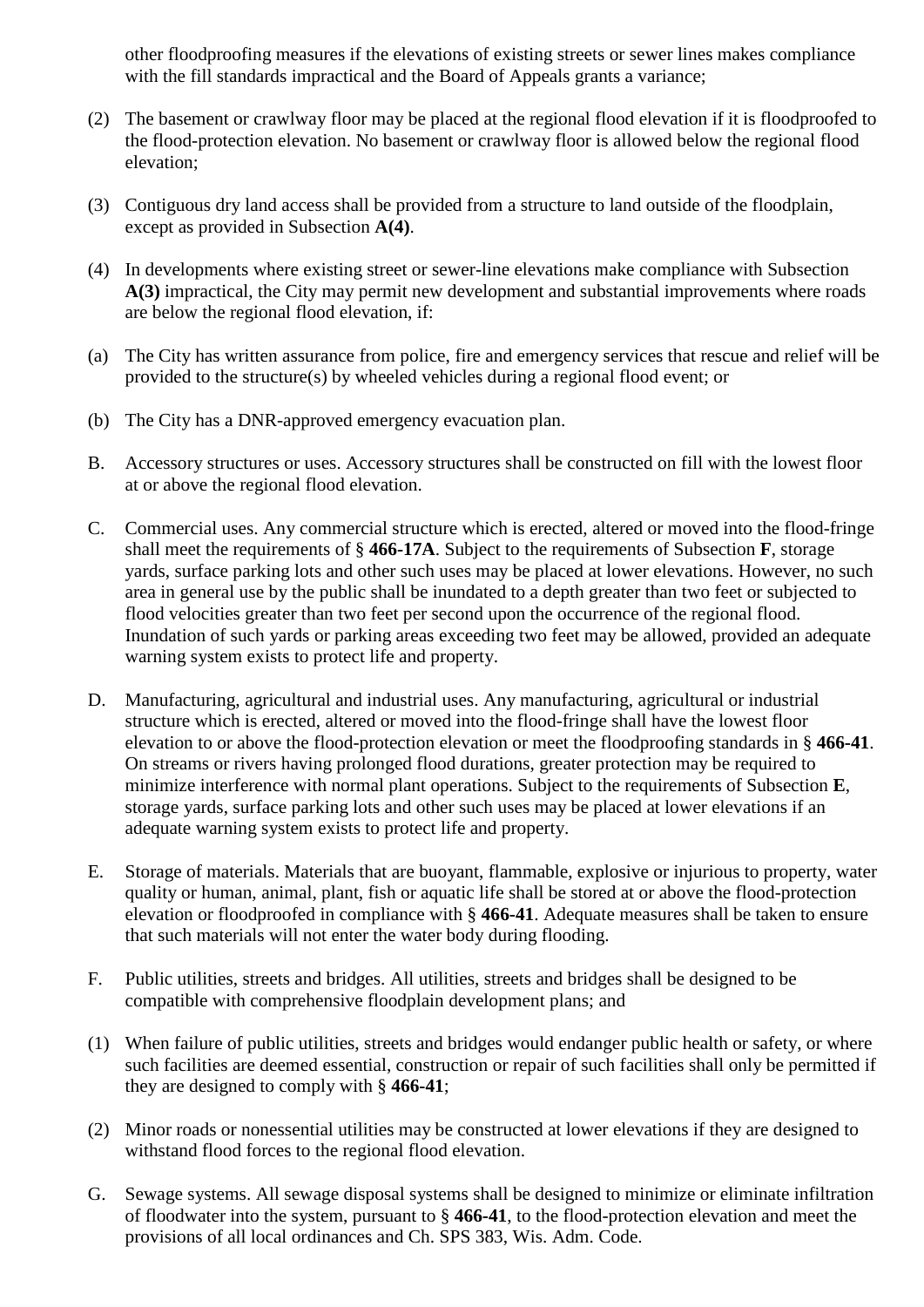- H. Wells. All wells shall be designed to minimize or eliminate infiltration of floodwaters into the system, pursuant to § **466-41**, to the flood-protection elevation and shall meet the provisions of Chs. NR 811 and NR 812, Wis. Adm. Code.
- I. Solid waste disposal sites. Disposal of solid or hazardous waste is prohibited in flood-fringe areas.
- J. Deposition of materials. Any deposited material must meet all the provisions of this chapter.
- K. Manufactured homes.
- (1) Owners or operators of all manufactured home parks and subdivisions shall provide adequate surface drainage to minimize flood damage, and prepare, secure approval and file an evacuation plan, indicating vehicular access and escape routes, with local emergency management authorities.
- (2) In existing manufactured home parks, all new homes, replacement homes on existing pads, and substantially improved homes shall:
- (a) Have the lowest floor elevated to the flood-protection elevation; and
- (b) Be anchored so they do not float, collapse or move laterally during a flood.
- (3) Outside of existing manufactured home parks, including new manufactured home parks and all single units outside of existing parks, all new, replacement and substantially improved manufactured homes shall meet the residential development standards for the flood-fringe in § **466-17A**.
- L. Mobile recreational vehicles. All mobile recreational vehicles that are on site for 180 consecutive days or more or are not fully licensed and ready for highway use shall meet the elevation and anchoring requirements in § **466-17K(2)**. A mobile recreational vehicle is ready for highway use if it is on its wheels or jacking system, is attached to the site only by quick-disconnect utilities and security devices and has no permanently attached additions.

# Article V **General Floodplain District (GFD)**

# § 466-18 **Applicability.**

The provisions for this district shall apply to all floodplains mapped as A, AO or AH Zone.

# § 466-19 **Permitted uses.**

Pursuant to § **466-21**, the Zoning Administrator shall determine whether the proposed use is located within the floodway or flood-fringe. Those uses permitted in the floodway (§ **466-12**) and flood-fringe (§ **466-16**) districts are allowed within the general floodplain district, according to the standards of § **466- 20**, provided that all permits or certificates required under § **466-35** have been issued.

# § 466-20 **Standards for development in general floodplain district.**

Article **III** applies to floodway areas; Article **IV** applies to flood-fringe areas. The rest of this chapter applies to either district.

- A. In AO/AH Zones the structure's lowest floor must meet one of the conditions listed below, whichever is higher:
- (1) At or above the flood-protection elevation; or
- (2) Two feet above the highest adjacent grade around the structure; or
- (3) The depth as shown on the FIRM.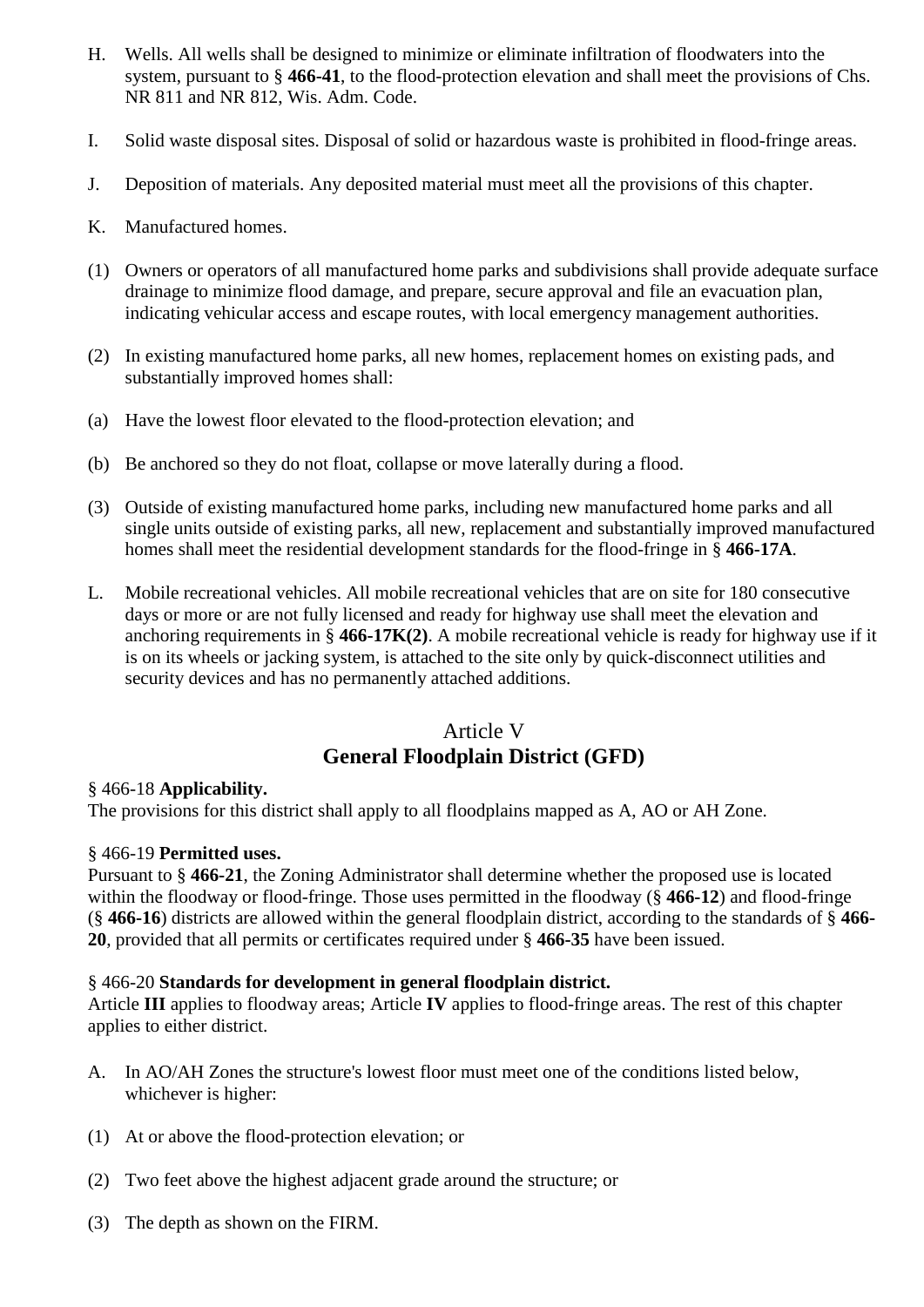B. In AO/AH Zones, provide plans showing adequate drainagepaths to guide floodwaters around structures.

# § 466-21 **Determining floodway and flood-fringe limits.**

Upon receiving an application for development within the general floodplain district, the Zoning Administrator shall:

- A. Require the applicant to submit two copies of an aerial photograph or a plan which shows the proposed development with respect to the general floodplain district limits, stream channel and existing floodplain developments, along with a legal description of the property, fill limits and elevations, building floor elevations and floodproofing measures, and the flood zone as shown on the FIRM.
- B. Require the applicant to furnish any of the following information deemed necessary by the Department to evaluate the effects of the proposal upon flood height and flood flows, regional flood elevation and to determine floodway boundaries:
- (1) A hydrologic and hydraulic study as specified in § **466-35B(3)**;
- (2) Plan (surface view) showing elevations or contours of the ground; pertinent structure, fill or storage elevations; size, location and layout of all proposed and existing structures on the site; location and elevations of streets, water supply, and sanitary facilities; soil types and other pertinent information;
- (3) Specifications for building construction and materials, floodproofing, filling, dredging, channel improvement, storage, water supply and sanitary facilities.

# Article VI **Flood Storage District (FSD)**

# § 466-22 **District boundaries and purpose of flood storage.**

The flood storage district delineates that portion of the floodplain where storage of floodwaters has been taken into account and is relied upon to reduce the regional flood discharge. The district protects the flood storage areas and assures that any development in the storage areas will not decrease the effective flood storage capacity, which would cause higher flood elevations.

# § 466-23 **Applicability.**

The provisions of this article apply to all areas within the flood storage district (FSD), as shown on the Official Floodplain Zoning Maps.

# § 466-24 **Permitted uses.**

Any use or development which occurs in a flood storage district must meet the applicable requirements in § **466-17**.

# § 466-25 **Standards for development in flood storage district.**

- A. Development in a flood storage district shall not cause an increase in the height of the regional flood.
- B. No development shall be allowed which removes flood storage volume unless an equal volume of storage as defined by the predevelopment ground surface and the regional flood elevation shall be provided in the immediate area of the proposed development to compensate for the volume of storage which is lost (compensatory storage). Excavation below the groundwater table is not considered to provide an equal volume of storage.
- C. If compensatory storage cannot be provided, the area may not be developed unless the entire area zoned as flood storage district – on this waterway – is rezoned to the flood-fringe district. This must include a revision to the floodplain study and map done for the waterway to revert to the higher regional flood discharge calculated without floodplain storage, as per Article **X**, Amendments, of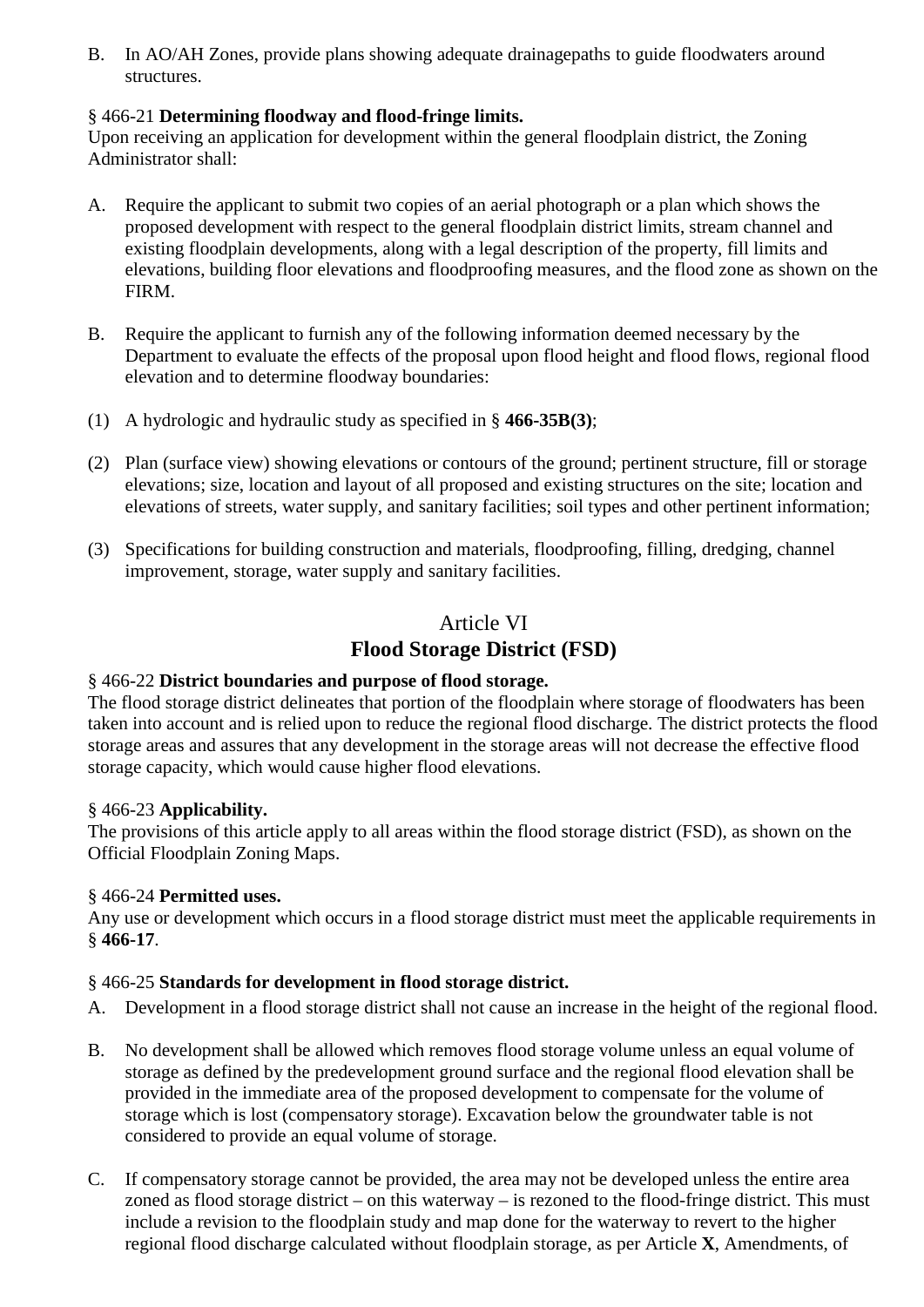this chapter.

D. No area may be removed from the flood storage district unless it can be shown that the area has been filled to the flood-protection elevation and is contiguous to other lands lying outside of the floodplain.

# Article VII **Shoreland-Wetland Zoning District**

# § 466-26 **District boundaries of shoreland-wetland.**

- A. The shoreland-wetland zoning district includes all wetlands in the City of Monona which are five acres or more in size and are shown on the final Wetland Inventory Map that has been adopted and made a part of this chapter in § **466-5**, and which are:
- (1) Within 1,000 feet of the ordinary high-water mark of navigable lakes, ponds or flowages. Lakes, ponds or flowages in the municipality shall be presumed to be navigable if they are listed in the Department publication "Surface Water Resources of Dane County" or are shown on the United States Geological Survey quadrangle maps or other Zoning Maps which have been made a part of this chapter in § **466-5**.
- (2) Within 300 feet of the ordinary high-water mark of navigable rivers or streams or to the landward side of the floodplain, whichever distance is greater. Rivers and streams shall be presumed to be navigable if they are designated as either continuous or intermittent waterways on the United States Geological Survey quadrangle maps or other Zoning Maps which have been incorporated by reference and made a part of this chapter in § **466-5**. Floodplain Zoning Maps adopted in § **466-5** shall be used to determine the extent of floodplain areas.
- B. Determinations of navigability and ordinary high-water mark location shall initially be made by the Zoning Administrator. When questions arise, the Zoning Administrator shall contact the appropriate district office of the Department for a final determination of navigability or ordinary high-water mark.
- C. When an apparent discrepancy exists between the shoreland-wetland district boundary shown on the Official Zoning Maps and the actual field conditions at the time the maps were adopted, the Zoning Administrator shall contact the appropriate district office of the Department to determine if the shoreland-wetland district boundary as mapped is in error. If Department staff concur with the Zoning Administrator that a particular area was incorrectly mapped as a wetland, the Zoning Administrator shall have the authority to immediately grant or deny any land use or building permit in accordance with the regulations applicable to the correct zoning district. In order to correct wetland mapping errors shown on the Official Zoning Maps, the Zoning Administrator shall be responsible for initiating a map amendment within a reasonable period.
- D. Under § 281.31(2m), Wis. Stats., notwithstanding any other provision of law or administrative rule, wetland zoning ordinances required under § 62.231, Wis. Stats. and Ch. NR 117, Wis. Adm. Code, do not apply to lands adjacent to farm drainage ditches, if:
- (1) Such lands are not adjacent to a natural navigable stream or river;
- (2) Those parts of the drainage ditches adjacent to such lands were not navigable streams before ditching; and
- (3) Such lands are maintained in nonstructural agricultural use.
- E. The boundaries of the shoreland-wetland district as set forth in this § **466-26** above shall not apply to any wetlands on the landward side of a bulkhead line established by the City under § 30.11, Wis. Stats., prior to May 7, 1982, under the authority of  $\S 62.231(2m)$ , Wis. Stats.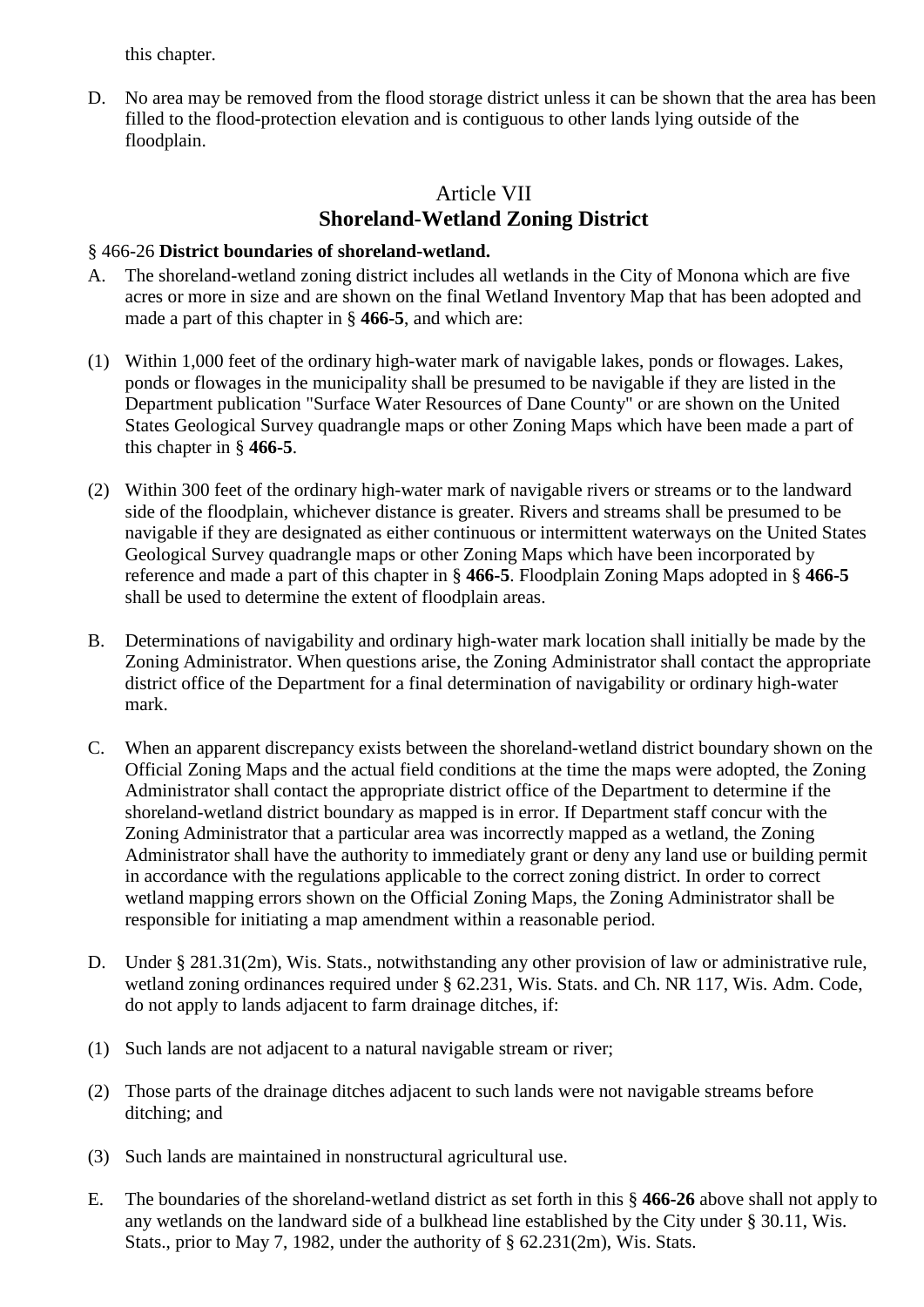# § 466-27 **Permitted uses in shoreland-wetland.**

The following uses are permitted, subject to the provisions of Chs. 30 and 31, Wis. Stats., and the provisions of other local, state and federal laws, if applicable:

- A. Activities and uses which do not require the issuance of a zoning permit, provided that no wetland alteration occurs:
- (1) Hiking, fishing, trapping, hunting, swimming, snowmobiling and boating;
- (2) The harvesting of wild crops, such as marsh hay, ferns, moss, wild rice, berries, tree fruits and tree seeds, in a manner that is not injurious to the natural reproduction of such crops;
- (3) The practice of silviculture, including the planting, thinning and harvesting of timber;
- (4) The pasturing of livestock;
- (5) The cultivation of agricultural crops; and
- (6) The construction and maintenance of duck blinds.
- B. Uses which do not require the issuance of a zoning permit and which may involve wetland alterations only to the extent specifically provided below:
- (1) The practice of silviculture, included limited temporary water-level-stabilization measures which are necessary to alleviate abnormally wet or dry conditions that would have an adverse impact on the conduct of silviculture activities if not corrected;
- (2) The cultivation of cranberries, including limited wetland alterations necessary for the purpose of growing and harvesting cranberries;
- (3) The maintenance and repair of existing drainage systems, where permissible under § 30.20, Wis. Stats., to restore preexisting levels of drainage, including the minimum amount of filling necessary to dispose of dredged spoil, provided that the filling is permissible under Ch. 30, Wis. Stats., and that dredged spoil is placed on existing spoil banks where possible;
- (4) The construction and maintenance of fences for the pasturing of livestock, including limited excavating and filling necessary for such construction or maintenance;
- (5) The construction and maintenance of piers, docks and walkways, observation decks and trail bridges built on pilings, including limited excavating and filling necessary for such construction or maintenance;
- (6) The installation and maintenance of sealed tiles for the purpose of draining lands outside the shoreland-wetland zoning district, provided that such installation or maintenance is done in a manner designed to minimize the adverse impact upon the natural functions of the shoreland-wetland listed in § **466-29A** of this chapter; and
- (7) The maintenance, repair, replacement and construction of existing highways and bridges, including limited excavating and filling necessary for such maintenance, repair, replacement or reconstruction.
- C. Uses which are allowed upon the issuance of a conditional use permit and which may include wetland alterations only to the extent specifically provided below:
- (1) The construction and maintenance of roads which are necessary for the continuity of the municipal street system, the provision of essential utility and emergency services or to provide access to uses permitted under this section, as provided below: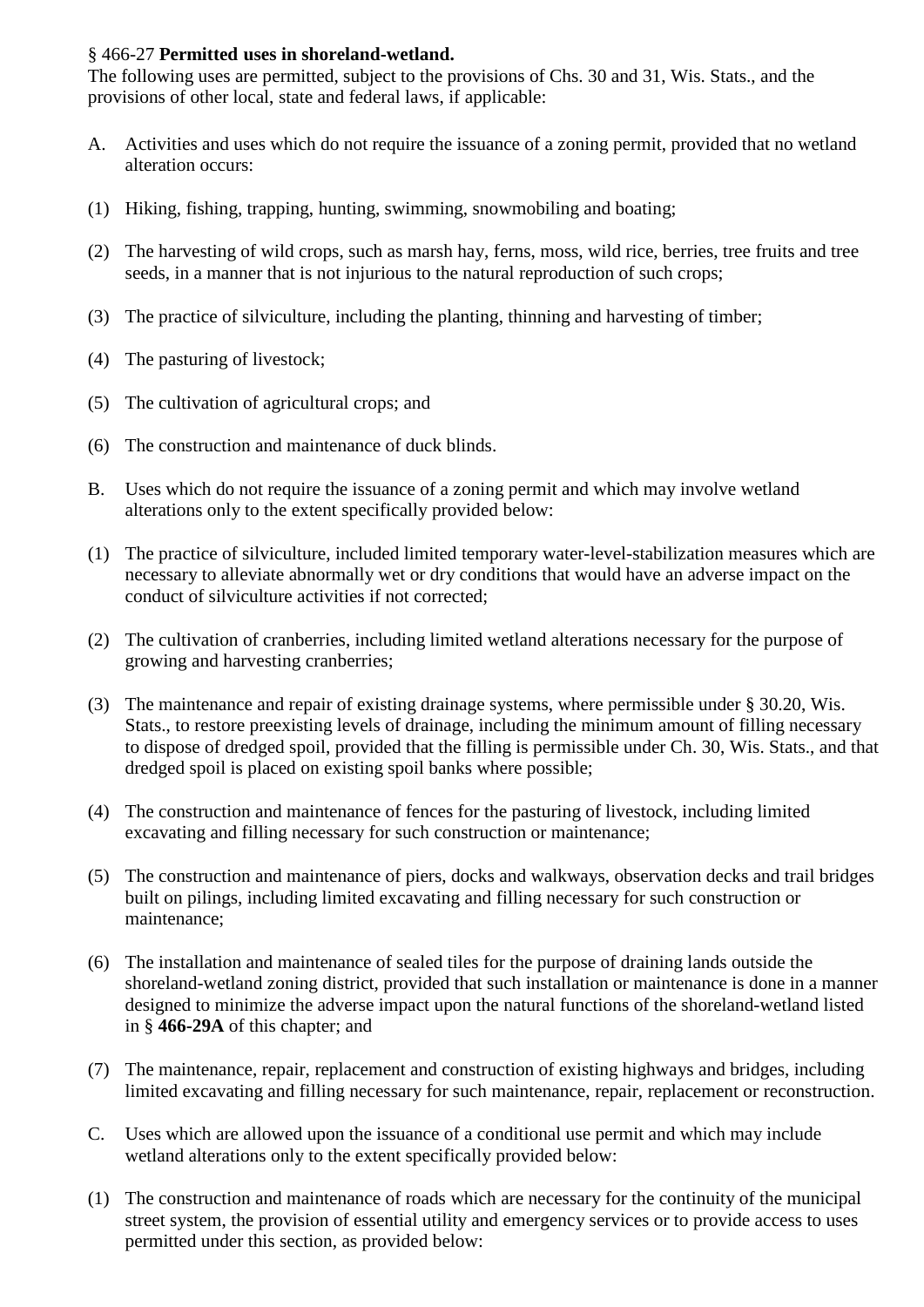- (a) The road cannot, as a practical matter, be located outside the wetland;
- (b) The road is designed and constructed to minimize the adverse impact upon the natural functions of the wetland listed in § **466-29A**;
- (c) The road is designed and constructed with the minimum cross-sectional area practical to serve the intended use:
- (d) Road construction activities are carried out in the immediate area of the roadbed only; and
- (e) Any wetland alteration must be necessary for the construction or maintenance of the road.
- (2) The construction and maintenance of nonresidential buildings, provided that:
- (a) The building is used solely in conjunction with a use permitted in the shoreland-wetland district or for the raising of waterfowl, minnows or other wetland or aquatic animals;
- (b) The building cannot, as a practical matter, be located outside the wetland;
- (c) The building does not exceed 500 square feet in floor area; and
- (d) Only limited filling and excavating necessary to provide structural support for the building is allowed.
- (3) The establishment and development of public and private parks and recreation areas, outdoor education areas, historic, natural and scientific areas, game refuges and closed areas, fish and wildlife habitat improvement projects, game bird and animal farms, wildlife preserves and public boat-launching ramps, provided that:
- (a) Any private development allowed under this paragraph shall be used exclusively for the permitted purpose;
- (b) Only limited filling and excavating necessary for the development of public boat-launching ramps, swimming beaches or the construction of park shelters or similar structures is allowed;
- (c) The construction and maintenance of roads necessary for the uses permitted under this paragraph are allowed only where such construction and maintenance meets the criteria in Subsection **C(3)(a)**, above; and
- (d) Wetland alterations in game refuges and closed areas, fish and wildlife habitat improvement projects, game bird and animal farms and wildlife preserves shall be for the purpose of improving wildlife habitat or to otherwise enhance wetland values.
- (4) The construction and maintenance of electric and telephone transmission lines and water, gas and sewer lines and related facilities and the construction and maintenance of railroad lines, provided that:
- (a) The transmission and distribution lines and related facilities and railroad lines cannot, as a practical matter, be located outside the wetland;
- (b) Only limited filling or excavating necessary for such construction or maintenance is allowed; and
- (c) Such construction or maintenance is done in a manner designed to minimize the adverse impact upon the natural functions of the wetland listed in § **466-29A**.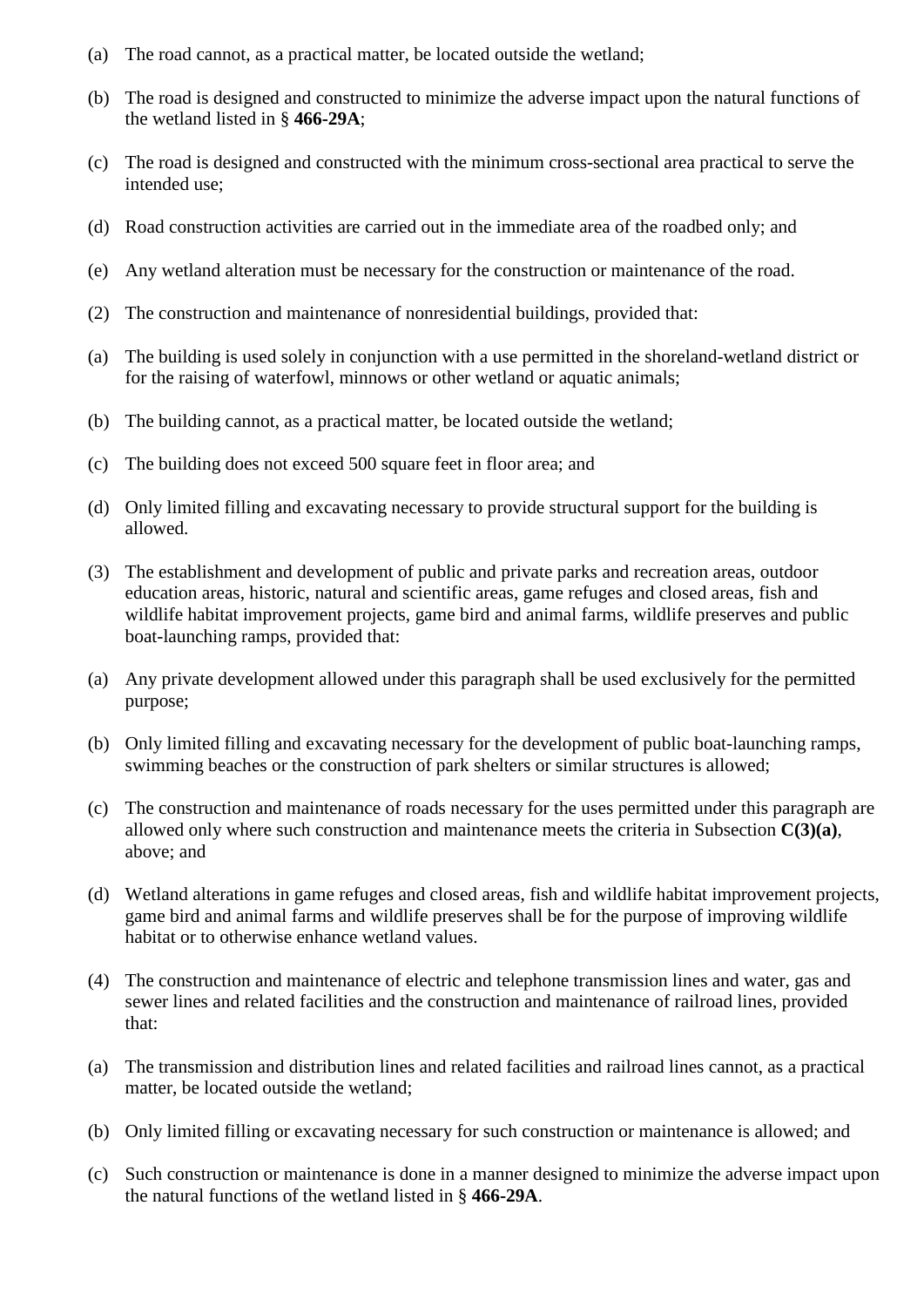# § 466-28 **Prohibited uses in shoreland-wetland.**

- A. Any use not listed in § **466-27** is prohibited, unless the wetland or a portion of the wetland has been rezoned by amendment of this chapter in accordance with § **466-29** and Article **X**.
- B. The use of a boathouse for human habitation and the construction or placement of a boathouse or fixed houseboat below the ordinary high-water mark of any navigable waters are prohibited.

# § 466-29 **Rezoning shoreland-wetland.**

- A. Rezoning of a shoreland-wetland shall require amendment of the Final Wisconsin Wetland Inventory Map adopted in § **466-5B** pursuant to procedures established in Article **X** of this chapter. In order to ensure that any amendment will be consistent with the shoreland protection objectives of § 281.31(2m), Wis. Stats., the City shall not rezone a wetland in a shoreland-wetland zoning district, or any portion thereof, where the proposed rezoning may result in a significant adverse impact upon any of the following:
- (1) Stormwater and floodwater storage capacity;
- (2) Maintenance of dry season stream flow or the discharge of groundwater to a wetland, the recharge of groundwater from a wetland to another area or the flow of groundwater through a wetland;
- (3) Filtering or storage of sediments, nutrients, heavy metals or organic compounds that would otherwise drain into navigable waters;
- (4) Shoreline protection against soil erosion;
- (5) Fish spawning, breeding, nursery or feeding grounds;
- (6) Wildlife habitat; or
- (7) Areas of special recreational, scenic or scientific interest, including scarce wetland types of habitat of endangered species.
- B. Upon notification of a proposed amendment as required by Article **X**, if the district office of the Department determines that a proposed rezoning may have a significant adverse impact upon any of the criteria listed in § **466-26**, the Department shall so notify the City of its determination either prior to or during the public hearing held on the proposed amendment.
- C. If the Department notifies the Plan Commission in writing that a proposed amendment may have a significant adverse impact upon any of the criteria listed in § **466-26**, that proposed amendment, if approved by the City, shall not become effective until more than 30 days have elapsed since written notice of the Council approval was mailed to the Department, as required by Article **X**. If within the thirty-day period the Department notifies the Common Council that the Department intends to adopt a superseding shoreland-wetland zoning ordinance for the municipality under § 62.231(6), Wis. Stats., the proposed amendment shall not become effective until that ordinance adoption procedure is completed or otherwise terminated. The record of the Common Council decision on the proposed amendment shall advise the petitioner of the provisions of this section.

# Article VIII **Nonconforming Uses**

#### § 466-30 **General.**

- A. Applicability. If these standards conform with § 62.23(7)(h), Wis. Stats., they shall apply to all modifications or additions to any nonconforming use or structure and to the use of any structure or premises which was lawful before the passage of this chapter or any amendment thereto.
- B. The existing lawful use of a structure or its accessory use which is not in conformity with the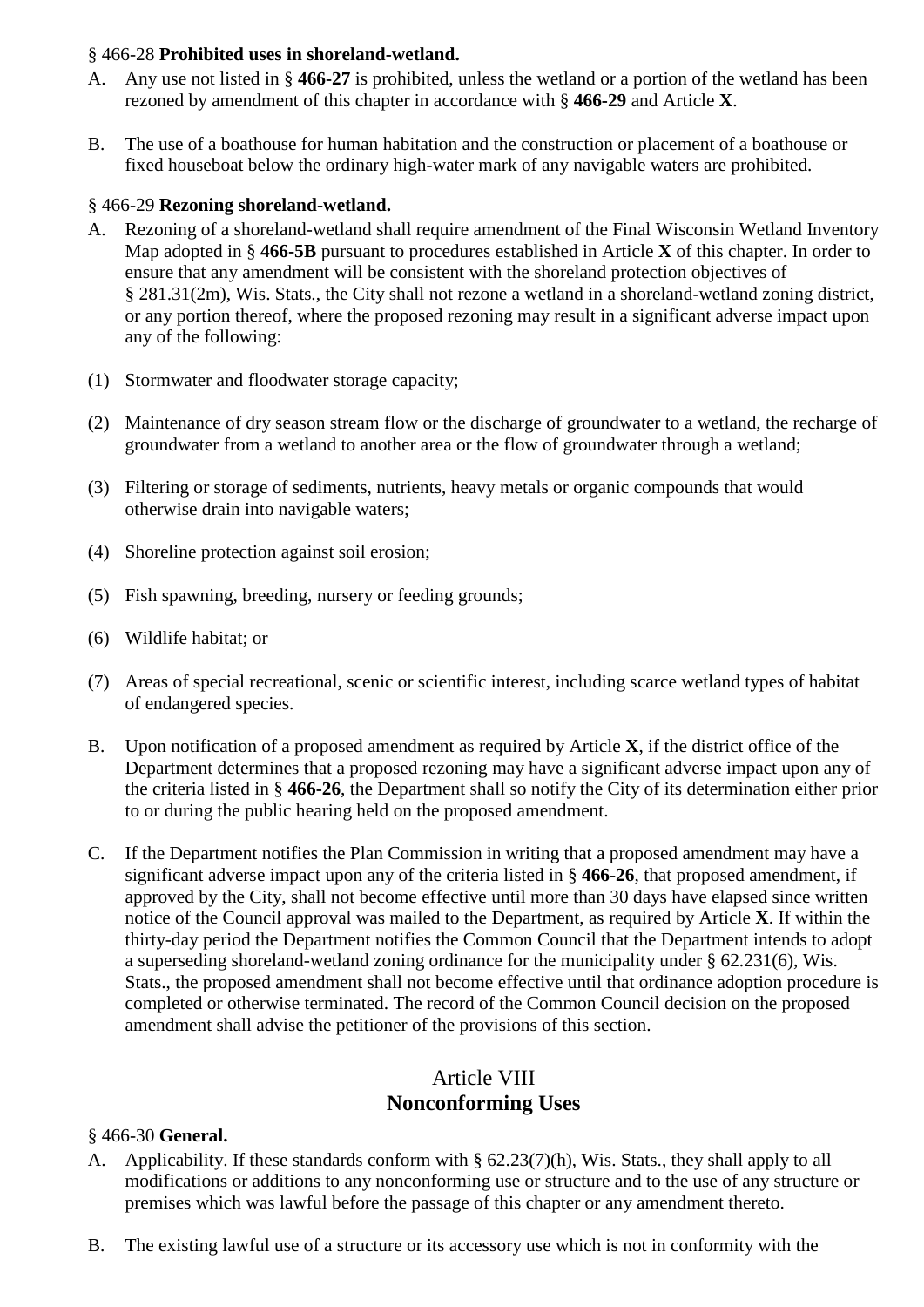provisions of this chapter may continue, subject to the following conditions:

- (1) No modifications or additions to a nonconforming use or structure shall be permitted unless they comply with this chapter. The words "modification" and "addition" include, but are not limited to, any alteration, addition, modification, structural repair, rebuilding or replacement of any such existing use, structure or accessory structure or use. Maintenance is not considered a modification; this includes painting, decorating, paneling and other nonstructural components and the maintenance, repair or replacement of existing private sewage or water supply systems or connections to public utilities. Any costs associated with the repair of a damaged structure are not considered maintenance. The construction of a deck that does not exceed 200 square feet and that is adjacent to the exterior wall of a principal structure is not an extension, modification or addition. The roof of the structure may extend over a portion of the deck in order to provide safe ingress and egress to the principal structure.
- (2) If a nonconforming use or the use of a nonconforming structure is discontinued for 12 consecutive months, it is no longer permitted and any future use of the property, and any structure or building thereon, shall conform to the applicable requirements of this chapter;
- (3) As requests are received for modifications or additions to nonconforming uses or nonconforming structures in the floodplain, the City shall keep a record which lists all nonconforming uses and nonconforming structures, their present equalized assessed value, the cost of all modifications or additions which have been permitted, and the percentage of the structure's total current value those modifications represent;
- (4) No modification or addition to any nonconforming structure or any structure with a nonconforming use, which over the life of the structure would equal or exceed 50% of its present equalized assessed value, shall be allowed unless the entire structure is permanently changed to a conforming structure with a conforming use in compliance with the applicable requirements of this chapter. Contiguous dry land access must be provided for residential and commercial uses in compliance with § **466-17A**. The costs of elevating the lowest floor of a nonconforming building or a building with a nonconforming use to the flood-protection elevation are excluded from the fifty-percent provisions of this paragraph;
- (5) No maintenance to any nonconforming structure or any structure with a nonconforming use, the cost of which would equal or exceed 50% of its present equalized assessed value, shall be allowed unless the entire structure is permanently changed to a conforming structure with a conforming use in compliance with the applicable requirements of this chapter. Contiguous dry land access must be provided for residential and commercial uses in compliance with § **466-17A**.
- (6) If on a per-event basis the total value of the work being done under Subsection **B(4)** and **(5)** equals or exceeds 50% of the present equalized assessed value, the work shall not be permitted unless the entire structure is permanently changed to a conforming structure with a conforming use in compliance with the applicable requirements of this chapter. Contiguous dry land access must be provided for residential and commercial uses in compliance with § **466-17A**.
- (7) Except as provided in Subsection **B(8)**, if any nonconforming structure or any structure with a nonconforming use is destroyed or is substantially damaged, it cannot be replaced, reconstructed or rebuilt unless the use and the structure meet the current ordinance requirements. A structure is considered substantially damaged if the total cost to restore the structure to its predamaged condition equals or exceeds 50% of the structure's present equalized assessed value.
- (8) For nonconforming buildings that are substantially damaged or destroyed by a nonflood disaster, the repair or reconstruction of any such nonconforming building shall be permitted in order to restore it to the size and use in effect prior to the damage event, provided that the minimum federal code requirements below are met and all required permits have been granted prior to the start of construction.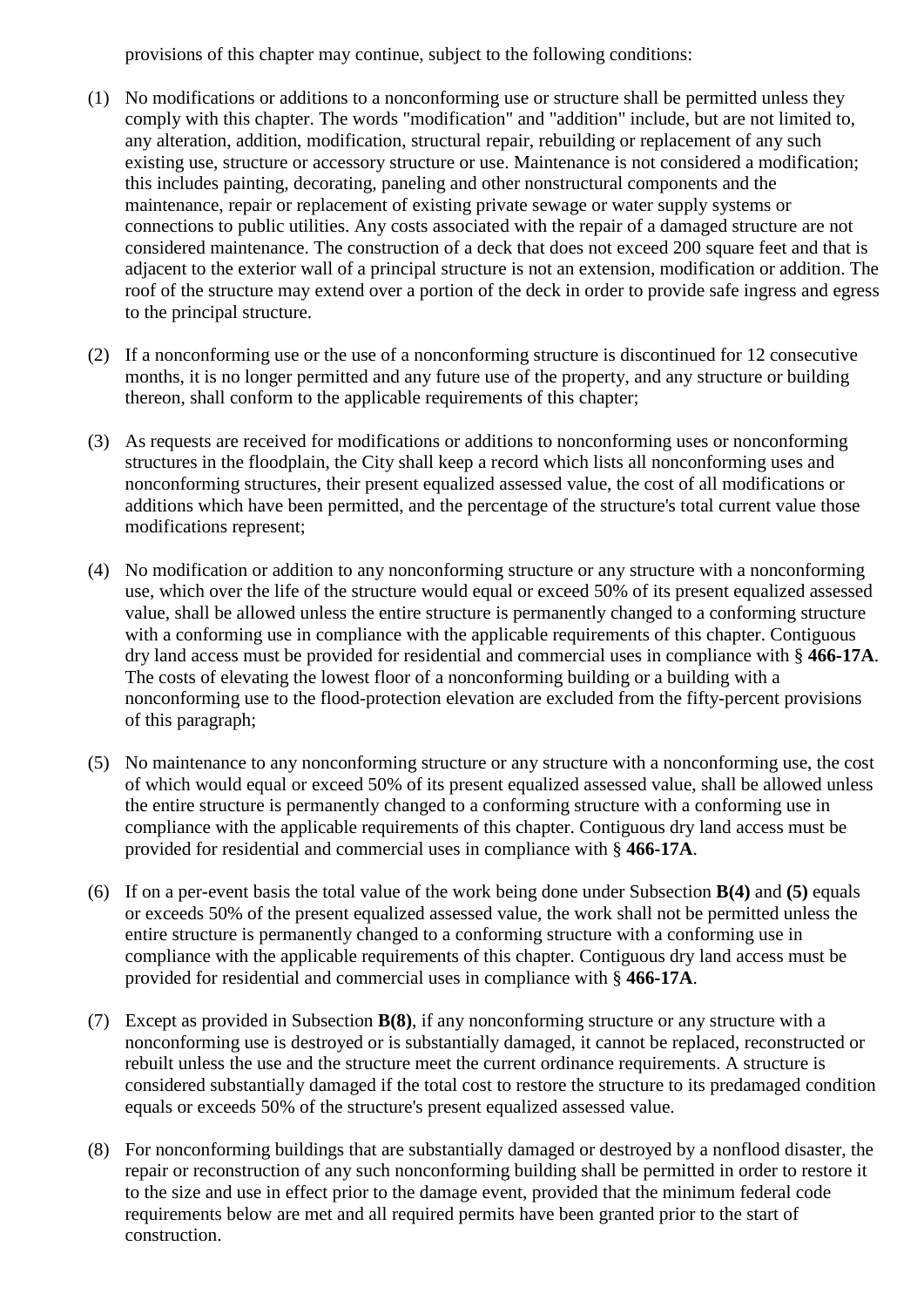- (a) Residential structures;
- [1] Shall have the lowest floor, including basement, elevated to or above the base flood elevation using fill, pilings, columns, posts or perimeter walls. Perimeter walls must meet the requirements of § **466- 41B**.
- [2] Shall be anchored to prevent flotation, collapse or lateral movement of the structure resulting from hydrodynamic and hydrostatic loads, including the effects of buoyancy, and shall be constructed with methods and materials resistant to flood damage.
- [3] Shall be constructed with electrical, heating, ventilation, plumbing and air-conditioning equipment and other service facilities that are designed and/or elevated so as to prevent water from entering or accumulating within the components during conditions of flooding.
- [4] In A Zones, obtain, review and utilize any flood data available from a federal, state or other source.
- [5] In AO Zones with no elevations specified, shall have the lowest floor, including basement, meet the standards in § **466-20A**.
- [6] In AO Zones, shall have adequate drainagepaths around structures on slopes to guide floodwaters around and away from the structure.
- (b) Nonresidential structures.
- [1] Shall meet the requirements of § **466-30B(8)(a)[1]** to **[6]**.
- [2] Shall either have the lowest floor, including basement, elevated to or above the regional flood elevation or, together with attendant utility and sanitary facilities, shall meet the standards in § **466- 41A** or **B**.
- [3] In AO Zones with no elevations specified, shall have the lowest floor, including basement, meet the standards in § **466-20A**.
- (9) A nonconforming historic structure may be altered if the alteration will not preclude the structure's continued designation as a historic structure; the alteration will comply with § **466-13A**; floodresistant materials are used; and construction practices and floodproofing methods that comply with § **466-41** are used. Repair or rehabilitation of historic structures shall be exempt from the development standards of § **466-30B(8)(a)** if it is determined that the proposed repair or rehabilitation will not preclude the structure's continued designation as a historic structure and is the minimum necessary to preserve the historic character and design of the structure.

#### § 466-31 **Floodway district.**

- A. No modification or addition shall be allowed to any nonconforming structure or any structure with a nonconforming use in the floodway district, unless such modification or addition:
- (1) Has been granted a permit or variance which meets all ordinance requirements;
- (2) Meets the requirements of § **466-30**;
- (3) Shall not increase the obstruction to flood flows or regional flood height;
- (4) Any addition to the existing structure shall be floodproofed, pursuant to § **466-41**, by means other than the use of fill, to the flood-protection elevation; and
- (5) If any part of the foundation below the flood-protection elevation is enclosed, the following standards shall apply: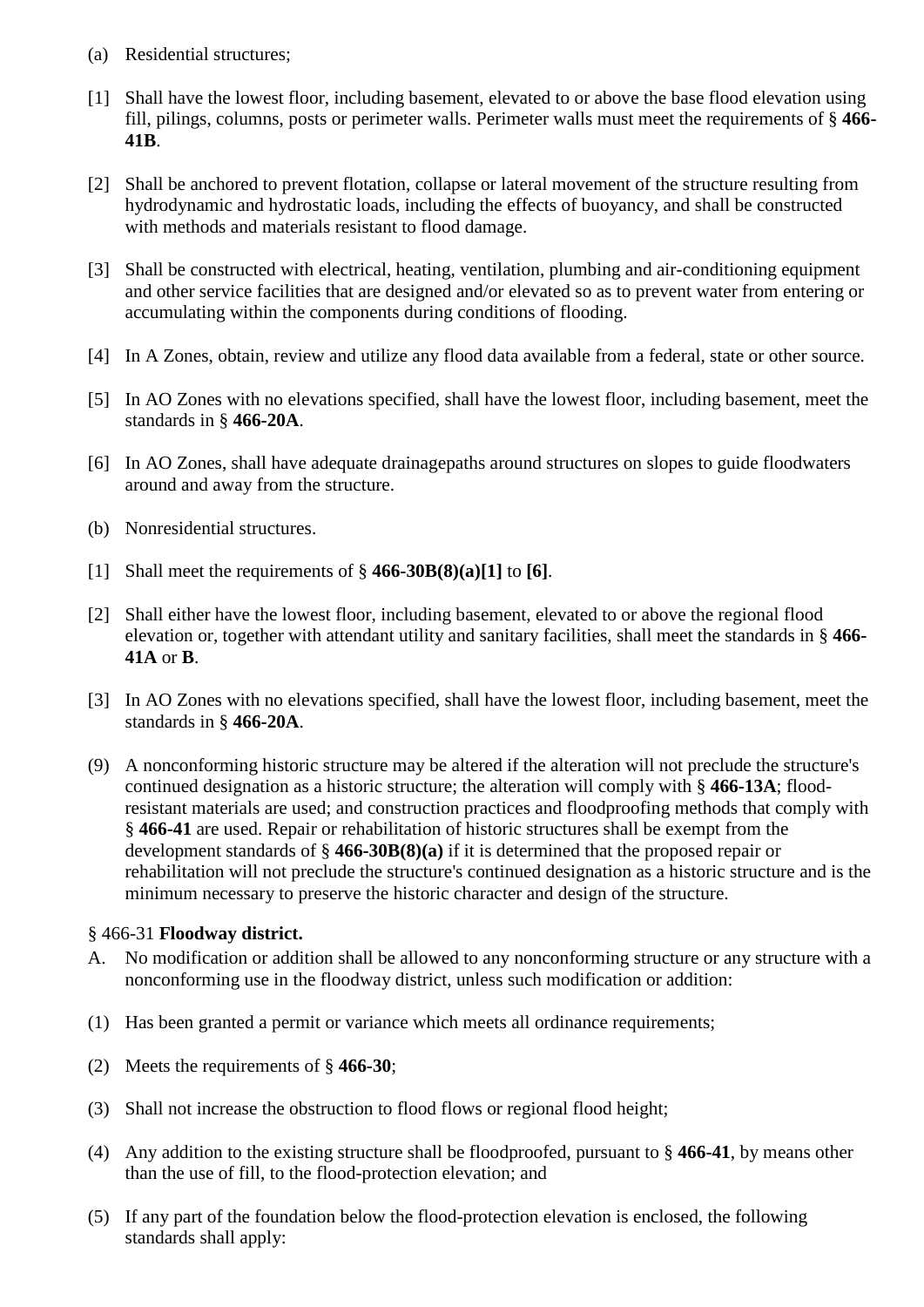- (a) The enclosed area shall be designed by a registered architect or engineer to allow for the efficient entry and exit of floodwaters without human intervention. A minimum of two openings must be provided with a minimum net area of at least one square inch for every one square foot of the enclosed area. The lowest part of the opening can be no more than 12 inches above the adjacent grade;
- (b) The parts of the foundation located below the flood-protection elevation must be constructed of flood-resistant materials;
- (c) Mechanical and utility equipment must be elevated or floodproofed to or above the flood-protection elevation; and
- (d) The use must be limited to parking, building access or limited storage.
- B. No new on-site sewage disposal system or addition to an existing on-site sewage disposal system, except where an addition has been ordered by a government agency to correct a hazard to public health, shall be allowed in the floodway district. Any replacement, repair or maintenance of an existing on-site sewage disposal system in a floodway area shall meet the applicable requirements of all municipal ordinances, § **466-41** and Ch. SPS 383, Wis. Adm. Code.
- C. No new well or modification to an existing well used to obtain potable water shall be allowed in the floodway district. Any replacement, repair or maintenance of an existing well in the floodway district shall meet the applicable requirements of all municipal ordinances, § **466-41** and Chs. NR 811 and NR 812, Wis. Adm. Code.

### § 466-32 **Flood-fringe district.**

- A. No modification or addition shall be allowed to any nonconforming structure or any structure with a nonconforming use unless such modification or addition has been granted a permit or variance by the City and meets the requirements of § **466-17**, except where Subsection **B** is applicable.
- B. Where compliance with the provisions of Subsection **A** would result in unnecessary hardship and only where the structure will not be used for human habitation or be associated with a high flood damage potential, the Board of Appeals, using the procedures established in § **466-38**, may grant a variance from those provisions of Subsection **A** for modifications or additions, using the criteria listed below. Modifications or additions which are protected to elevations lower than the floodprotection elevation may be permitted if:
- (1) No floor is allowed below the regional flood elevation for residential or commercial structures;
- (2) Human lives are not endangered;
- (3) Public facilities, such as water or sewer, shall not be installed;
- (4) Flood depths shall not exceed two feet;
- (5) Flood velocities shall not exceed two feet per second; and
- (6) The structure shall not be used for storage of materials as described in § **466-17E**.
- C. All new private sewage disposal systems or addition to, replacement, repair or maintenance of a private sewage disposal system shall meet all the applicable provisions of all local ordinances, § **466-41** and Ch. SPS 383, Wis. Adm. Code.
- D. All new wells or addition to, replacement, repair or maintenance of a well shall meet the applicable provisions of this chapter, § **466-41** and Ch. NR 811 and NR 812, Wis. Adm. Code.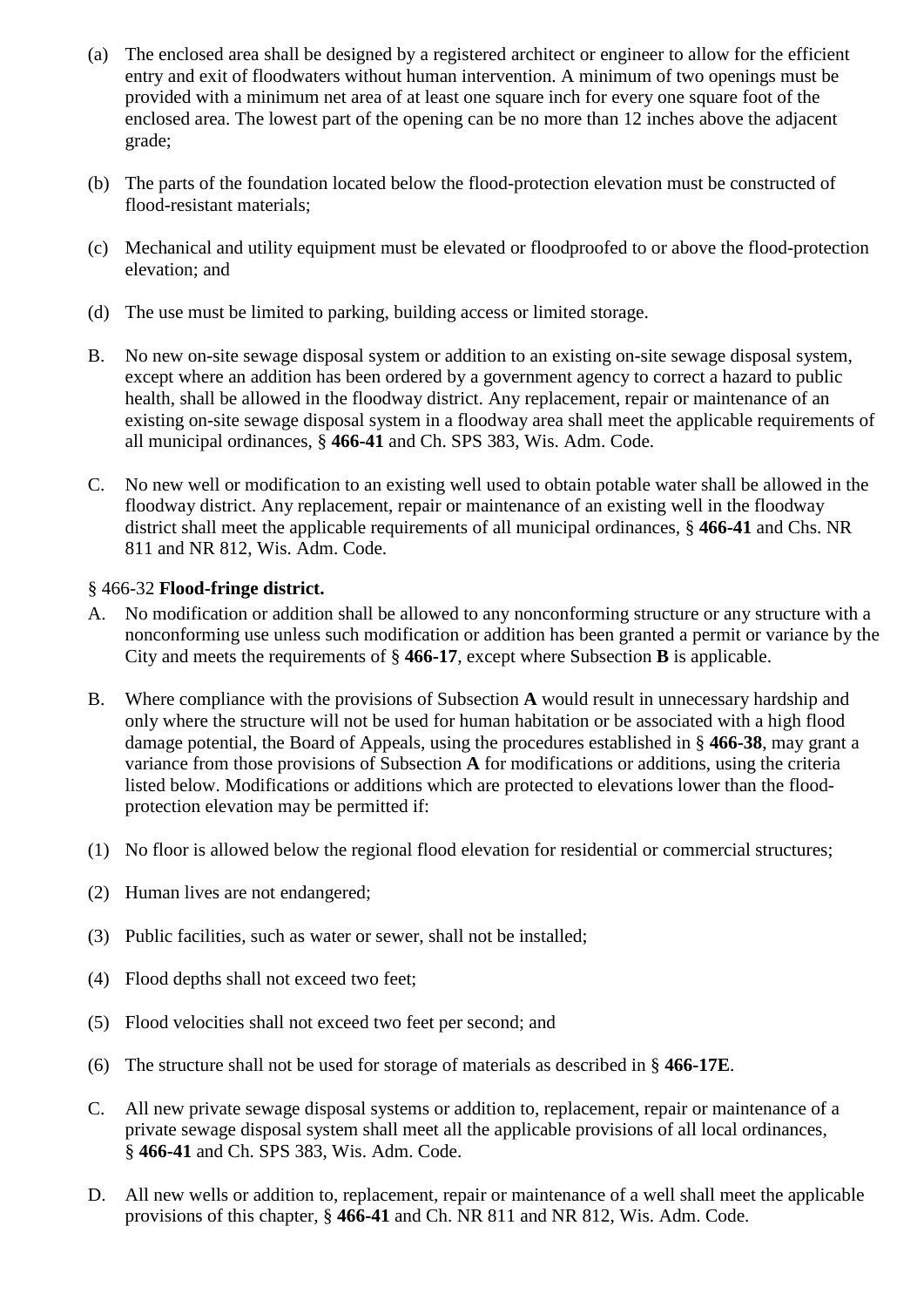### § 466-33 **Flood storage district.**

No modifications or additions shall be allowed to any nonconforming structure in a flood storage area unless the standards outlined in § **466-24** are met.

# Article IX **Administration**

### § 466-34 **Administrators enumerated.**

The Zoning Administrator, Plan Commission and Zoning Board of Appeals shall administer this chapter.

### § 466-35 **Zoning Administrator.**

- A. Duties and powers. The Zoning Administrator is authorized to administer this chapter and shall have the following duties and powers:
- (1) Advise applicants of the chapter provisions, assist in preparing permit applications and appeals, and assure that the regional flood elevation for the proposed development is shown on all permit applications.
- (2) Issue permits and inspect properties for compliance with provisions of this chapter and issue certificates of compliance where appropriate.
- (3) Inspect and assess all damaged floodplain structures to determine if substantial damage to the structures has occurred.
- (4) Keep records of all official actions, such as:
- (a) All permits issued, inspections made, and work approved;
- (b) Documentation of certified lowest floor and regional flood elevations;
- (c) Floodproofing certificates.
- (d) Water surface profiles, Floodplain Zoning Maps and ordinances, nonconforming uses and structures, including changes, appeals, variances and amendments.
- (e) All substantial damage assessment reports for floodplain structures.
- (f) List of nonconforming structures and uses.
- (5) Submit copies of the following items to the Department regional office:
- (a) Within 10 days of the decision, a copy of any decisions on variances, appeals for map or text interpretations, and map or text amendments;
- (b) Copies of case-by-case analyses and other required information, including an annual summary of floodplain zoning actions taken.
- (c) Copies of substantial damage assessments performed and all related correspondence concerning the assessments.
- (6) Investigate, prepare reports and report violations of this chapter to the Plan Commission and City Attorney for prosecution. Copies of the reports shall also be sent to the Department regional office.
- (7) Submit copies of amendments and biennial reports to the FEMA regional office.
- B. Land use permit. A land use permit shall be obtained before any new development, repair,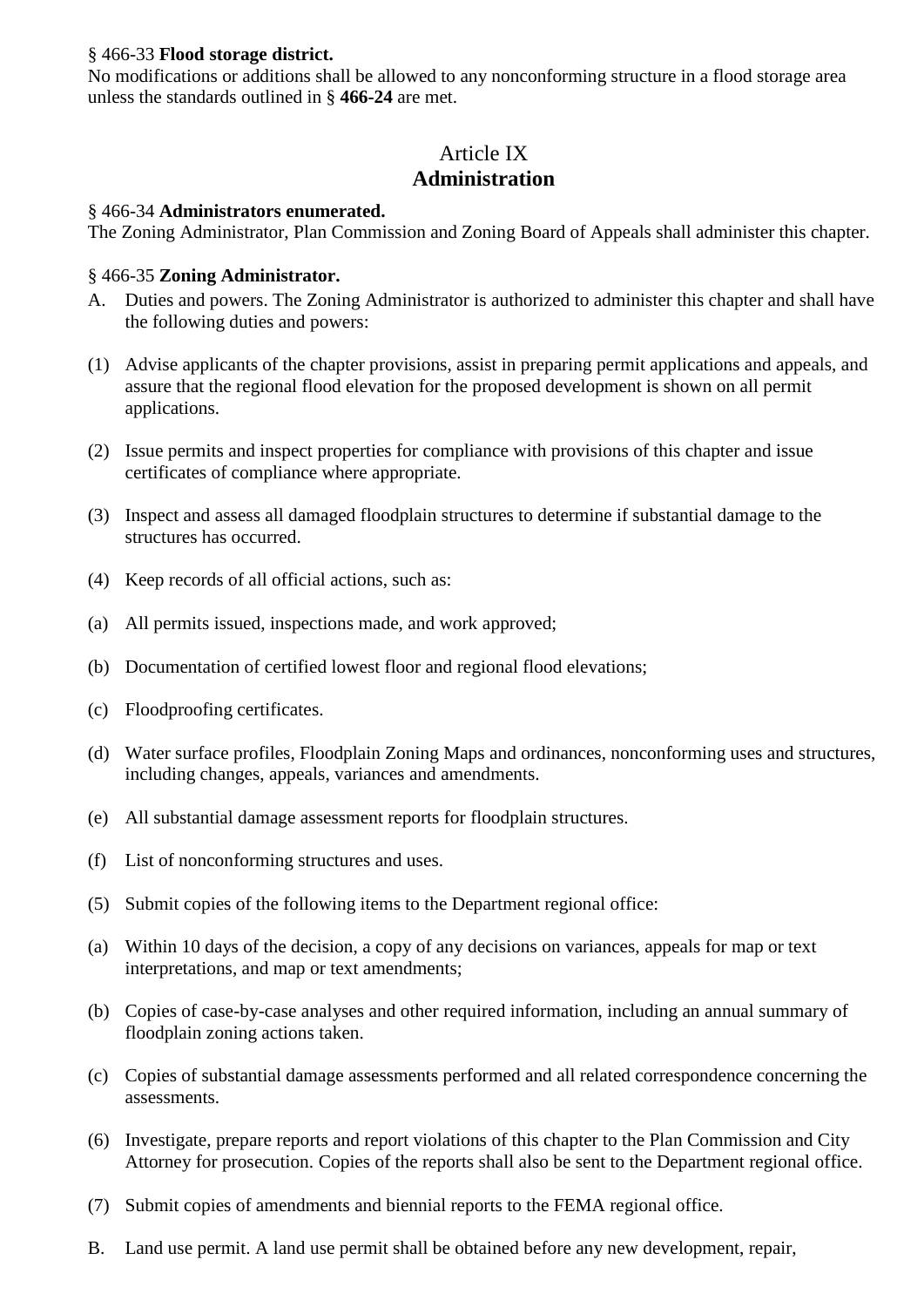modification or addition to an existing structure, or change in the use of a building or structure, including sewer and water facilities, may be initiated. Application to the Zoning Administrator shall include:

- (1) General information.
- (a) Name and address of the applicant, property owner and contractor.
- (b) Legal description, proposed use, and whether it is new construction or a modification.
- (2) Site development plan. A site plan drawn to scale shall be submitted with the permit application form and shall contain:
- (a) Location, dimensions, area and elevation of the lot noted on a copy of the Wetland Inventory Map, if applicable;
- (b) Location of the ordinary high-water mark of any abutting navigable waterways and boundaries of wetlands;
- (c) Specifications and dimensions for areas of proposed wetland alteration;
- (d) Existing and proposed topographic and drainage features and vegetative cover;
- (e) Location of any structures with distances measured from the lot lines and street center lines;
- (f) Location of any existing or proposed on-site sewage systems or private water supply systems;
- (g) Location and elevation of existing or future access roads;
- (h) Location of floodplain and floodway limits as determined from the Official Floodplain Zoning Maps;
- (i) The elevation of the lowest floor of proposed buildings and any fill using National Geodetic and Vertical Datum (NGVD);
- (j) Data sufficient to determine the regional flood elevation in NGVD at the location of the development and to determine whether or not the requirements of Article **III** or Article **IV** are met; and
- (k) Data to determine if the proposed development will cause an obstruction to flow or an increase in regional flood height or discharge according to § **466-6**. This may include any of the information noted in § **466-13A**.
- (3) Hydraulic and hydrologic studies to analyze development. All hydraulic and hydrologic studies shall be completed under the direct supervision of a professional engineer registered in the state. The study contractor shall be responsible for the technical adequacy of the study. All studies shall be reviewed and approved by the Department.
- (a) Zone A floodplains.
- [1] Hydrology. The appropriate method shall be based on the standards in § NR 116.07(3), Wis. Adm. Code, Hydrologic Analysis: Determination of Regional Flood Discharge.
- [2] Hydraulic modeling. The regional flood elevation shall be based on the standards in § NR 116.07(4), Wis. Adm. Code, Hydraulic Analysis: Determination of Regional Flood Elevation, and the following: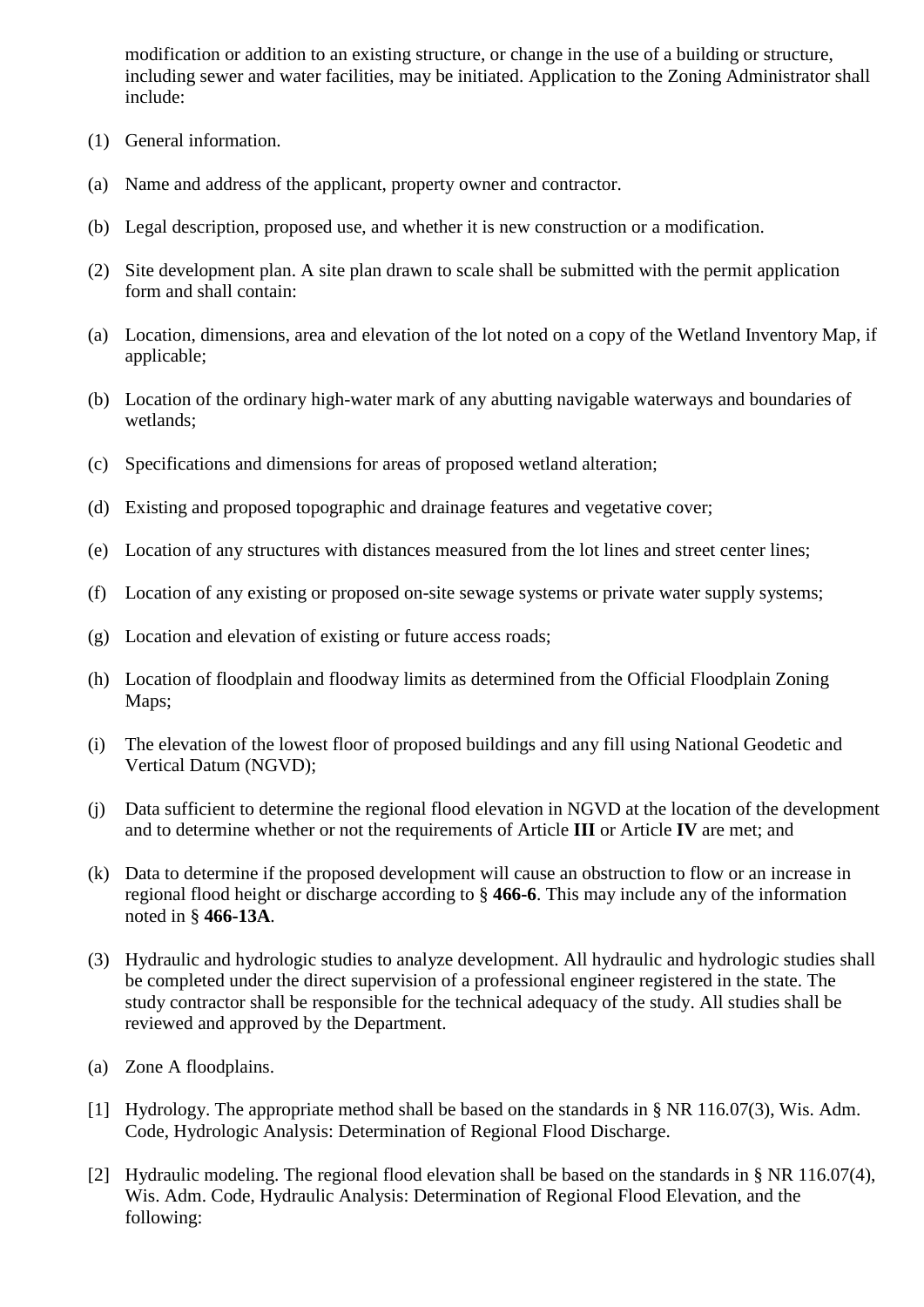- [a] Determination of the required limits of the hydraulic model shall be based on detailed study information for downstream structures (dam, bridge, culvert) to determine adequate starting water surface elevation (WSEL) for the study.
- [b] Channel sections must be surveyed.
- [c] Minimum four-foot contour data in the overbanks shall be used for the development of cross-section overbank and floodplain mapping.
- [d] A maximum distance of 500 feet between cross sections is allowed in developed areas with additional intermediate cross sections required at transitions in channel bottom slope, including a survey of the channel at each location.
- [e] The most current version of the Hydrologic Engineering Center's River Analysis System (HEC-RAS) shall be used.
- [f] A survey of bridge and culvert openings and the top of road is required at each structure.
- [g] Additional cross sections are required at the downstream and upstream limits of the proposed development and any necessary intermediate locations based on the length of the reach if greater than 500 feet.
- [h] Standard accepted engineering practices shall be used when assigning parameters for the base model such as flow, Manning's N values, expansion and contraction coefficients or effective flow limits. The base model shall be calibrated to past flooding data, such as high-water marks, to determine the reasonableness of the model results. If no historical data is available, adequate justification shall be provided for any parameters outside standard accepted engineering practices.
- [i] The model must extend past the upstream limit of the difference in the existing and proposed flood profiles in order to provide a tie-in to existing studies. The height difference between the proposed flood profile and the existing study profiles shall be no more than 0.00 feet.
- [3] Mapping. A work map of the reach studied shall be provided, showing all cross section locations, floodway/floodplain limits based on best available topographic data, geographic limits of the proposed development, and whether the proposed development is located in the floodway.
- [a] If the proposed development is located outside of the floodway, then it is determined to have no impact on the regional flood elevation.
- [b] If any part of the proposed development is in the floodway, it must be added to the base model to show the difference between existing and proposed conditions. The study must ensure that all coefficients remain the same as in the existing model, unless adequate justification based on standard accepted engineering practices is provided.
- (b) Zone AE floodplains:
- [1] Hydrology. If the proposed hydrology will change the existing study, the appropriate method to be used shall be based on § NR 116.07(3), Wis. Adm. Code, Hydrologic Analysis: Determination of Regional Flood Discharge.
- [2] Hydraulic model. The regional flood elevation shall be based on the standards in § NR 116.07(4), Wis. Adm. Code, Hydraulic Analysis: Determination of Regional Flood Elevation, and the following:
- [a] Duplicate effective model. The effective model shall be reproduced to ensure correct transference of the model data and to allow integration of the revised data to provide a continuous FIS model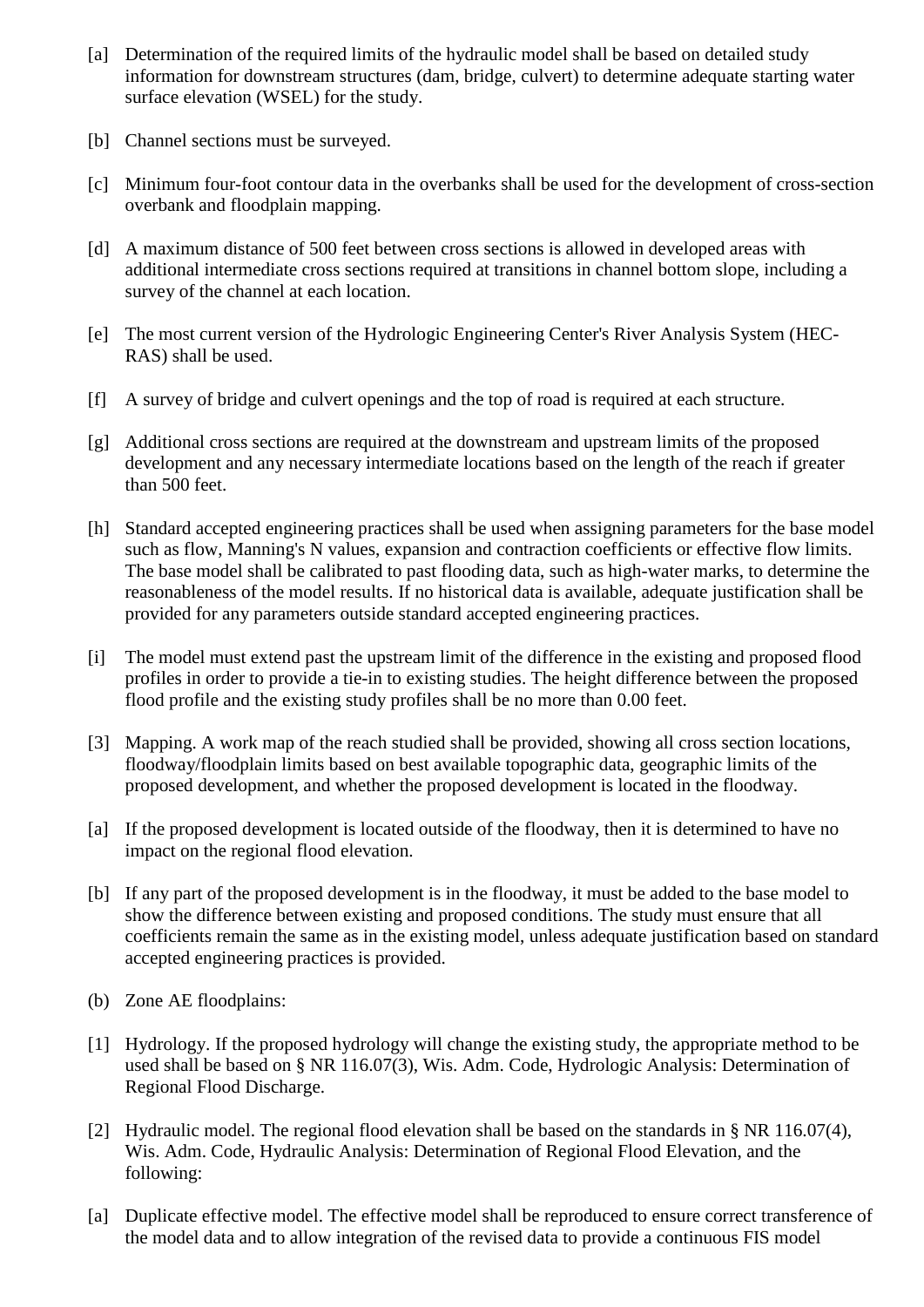upstream and downstream of the revised reach. If data from the effective model is available, models shall be generated that duplicate the FIS profiles and the elevations shown in the Floodway Data Table in the FIS report to within 0.1 foot.

- [b] Corrected effective model. The corrected effective model shall not include any man-made physical changes since the effective model date but shall import the model into the most current version of HEC-RAS for Department review.
- [c] Existing (preproject conditions) model. The existing model shall be required to support conclusions about the actual impacts of the project associated with the revised (post-project) model or to establish more up-to-date models on which to base the revised (post-project) model.
- [d] Revised (post-project conditions) model. The revised (post-project conditions) model shall incorporate the existing model and any proposed changes to the topography caused by the proposed development. This model shall reflect proposed conditions.
- [e] All changes to the duplicate effective model and subsequent models must be supported by certified topographic information, bridge plans, construction plans and survey notes.
- [f] Changes to the hydraulic models shall be limited to the stream reach for which the revision is being requested. Cross sections upstream and downstream of the revised reach shall be identical to those in the effective model and result in water surface elevations and top widths computed by the revised models matching those in the effective models upstream and downstream of the revised reach as required. The effective model shall not be truncated.
- [3] Mapping. Maps and associated engineering data shall be submitted to the Department for review which meet the following conditions:
- [a] Consistency between the revised hydraulic models, the revised floodplain and floodway delineations, the revised flood profiles, topographic work map, annotated FIRMs and/or Flood Boundary Floodway Maps (FBFMs), construction plans, bridge plans.
- [b] Certified topographic map of suitable scale, contour interval, and a planimetric map showing the applicable items. If a digital version of the map is available, it may be submitted in order that the FIRM may be more easily revised.
- [c] Annotated FIRM panel showing the revised 1% and 0.2% annual chance floodplains and floodway boundaries.
- [d] If an annotated FIRM and/or FBFM and digital mapping data (GIS or CADD) are used, then all supporting documentation or metadata must be included with the data submission along with the Universal Transverse Mercator (UTM) projection and State Plane Coordinate System in accordance with FEMA mapping specifications.
- [e] The revised floodplain boundaries shall tie into the effective floodplain boundaries.
- [f] All cross sections from the effective model shall be labeled in accordance with the effective map and a cross section lookup table shall be included to relate to the model input numbering scheme.
- [g] Both the current and proposed floodways shall be shown on the map.
- [h] The stream center line or profile baseline used to measure stream distances in the model shall be visible on the map.
- (4) Expiration. All permits issued under the authority of this chapter shall expire no more than 180 days after issuance. The permit may be extended for a maximum of 180 days for good and sufficient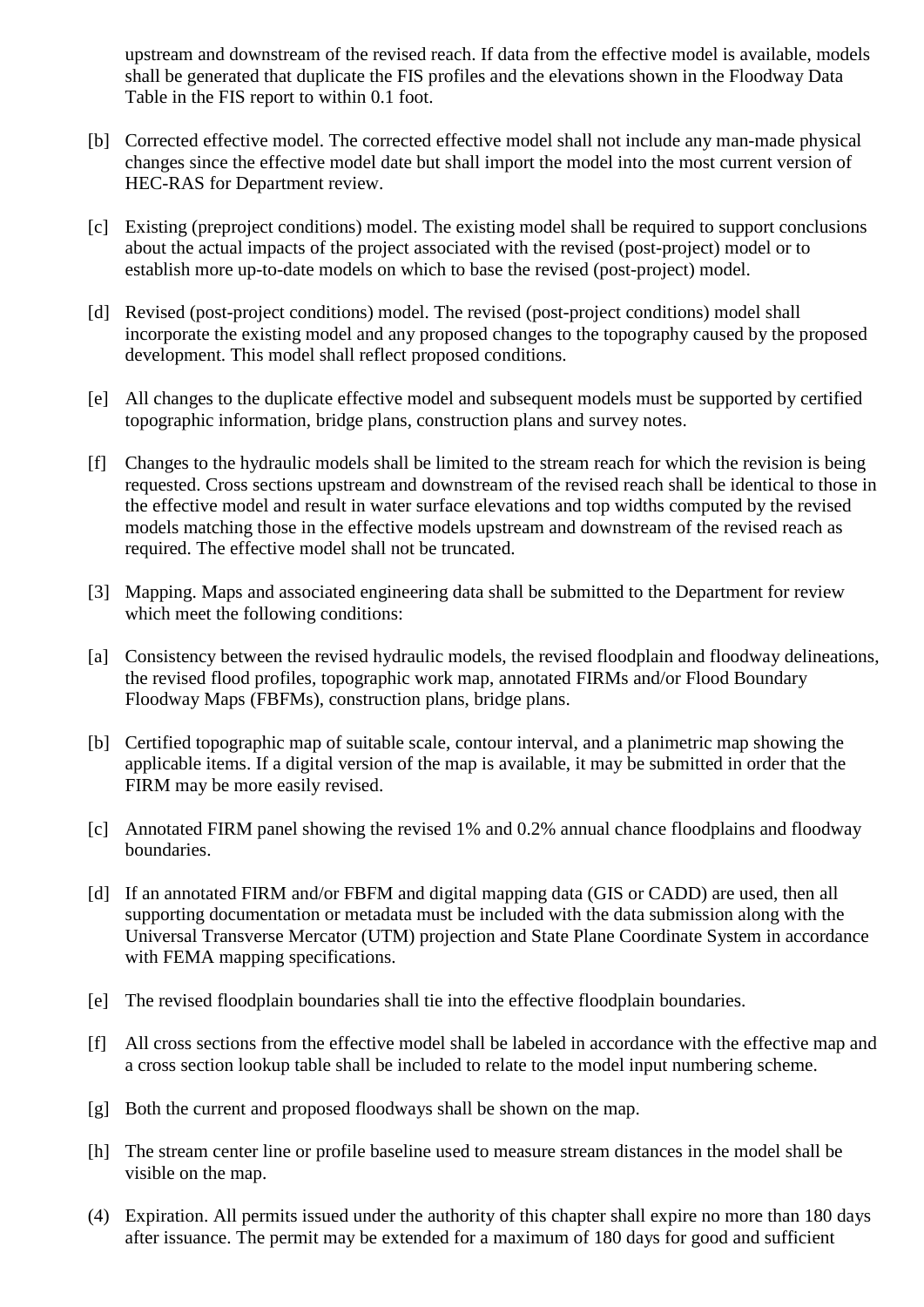cause.

- C. Certificate of compliance.
- (1) No land shall be occupied or used and no building which is hereafter constructed, altered, added to, modified, repaired, rebuilt or replaced shall be occupied until a certificate of compliance is issued by the Zoning Administrator, except where no permit is required, subject to the following provisions:
- (a) The certificate of compliance shall show that the building or premises or part thereof and the proposed use conform to the provisions of this chapter;
- (b) Application for such certificate shall be concurrent with the application for a permit;
- (c) If all provisions of this chapter are met, the certificate of compliance shall be issued within 10 days after written notification that the permitted work is completed;
- (d) The applicant shall submit a certification signed by a registered professional engineer, architect or land surveyor that the fill, lowest floor and floodproofing elevations are in compliance with the permit issued. Floodproofing measures also require certification by a registered professional engineer or architect that the requirements of § **466-41** are met.
- (2) The Zoning Administrator may issue a temporary certificate of compliance for a building, premises or part thereof according to rules and regulations established by the City.
- D. Other permits. The applicant must secure all necessary permits from federal, state and local agencies, including, but not limited to, those required by the U.S. Army Corps of Engineers under § 404 of the Federal Water Pollution Control Act, Amendments of 1972, 33 U.S.C. § 1344.

§ 466-36 **Fees.** 

All fees required under this chapter are set forth in the City's Fee Schedule.

# § 466-37 **Plan Commission.**

- A. The Plan Commission shall:
- (1) Oversee the functions of the office of the Zoning Administrator; and
- (2) Review and advise the Common Council on all proposed amendments to this chapter, maps and text.
- B. The Plan Commission shall not:
- (1) Grant variances to the terms of this chapter in place of action by the Zoning Board of Appeals; or
- (2) Amend the text or zoning maps in place of official action by the Common Council.

#### § 466-38 **Board of Appeals.**

The Zoning Board of Appeals ("Board") shall exercise the following powers concerning the provisions of this chapter. The Zoning Administrator shall not be the Secretary of the Board.

- A. Powers and duties. The Board of Appeals shall:
- (1) Appeals. Hear and decide appeals where it is alleged there is an error in any order, requirement, decision or determination made by an administrative official in the enforcement or administration of this chapter.
- (2) Boundary disputes. Hear and decide disputes concerning the district boundaries shown on the Official Floodplain Zoning Map.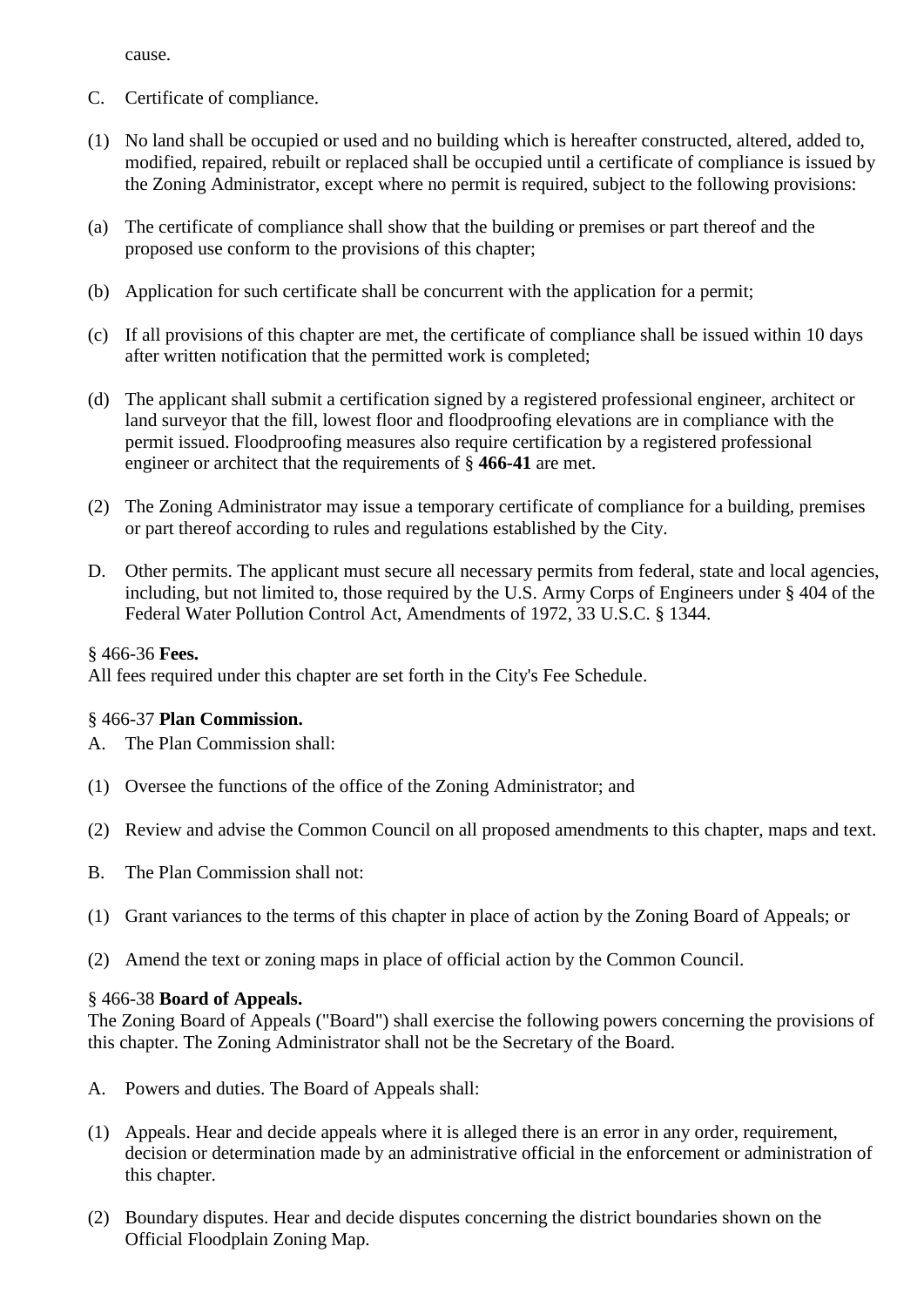- (3) Variances. Hear and decide, upon appeal, variances from the standards established by this chapter.
- (4) Conditional use. Hear and decide applications for any conditional use permits required by this chapter.
- B. Appeals to the Board.
- (1) Appeals to the Board may be taken by any person aggrieved or by any officer or department of the City affected by any decision of the Zoning Administrator or other administrative officer. Such appeal shall be taken within 30 days, unless otherwise provided by the rules of the Board, by filing with the official whose decision is in question and with the Board a notice of appeal specifying the reasons for the appeal. The official whose decision is in question shall transmit to the Board all records regarding the matter appealed.
- (2) Notice and hearing for appeals including variances.
- (a) Notice. The Board shall:
- [1] Fix a reasonable time for the hearing;
- [2] Publish adequate notice pursuant to Wisconsin Statutes, specifying the date, time, place and subject of the hearing;
- [3] Assure that notice shall be mailed to the parties in interest and the Department regional office at least 10 days in advance of the hearing.
- (b) Hearing. Any party may appear in person or by agent. The Board shall:
- [1] Resolve boundary disputes according to § **466-38C**.
- [2] Decide variance applications according to § **466-38D**.
- [3] Decide appeals of permit denials according to § **466-40**.
- (c) Decision. The final decision regarding the appeal or variance application shall:
- [1] Be made within a reasonable time;
- [2] Be sent to the Department regional office within 10 days of the decision;
- [3] Be a written determination signed by the Chairperson or Secretary of the Board;
- [4] State the specific facts which are the basis for the Board's decision;
- [5] Either affirm, reverse, vary or modify the order, requirement, decision or determination appealed, in whole or in part, dismiss the appeal for lack of jurisdiction, or grant or deny the variance application;
- [6] Include the reasons for granting an appeal, describing the hardship demonstrated by the applicant in the case of a variance, clearly stated in the recorded minutes of the Board proceedings.
- C. Boundary disputes. The following procedure shall be used by the Board in hearing disputes concerning floodplain district boundaries:
- (1) If a floodplain district boundary is established by approximate or detailed floodplain studies, the flood elevations or profiles shall prevail in locating the boundary. If none exist, other evidence may be examined.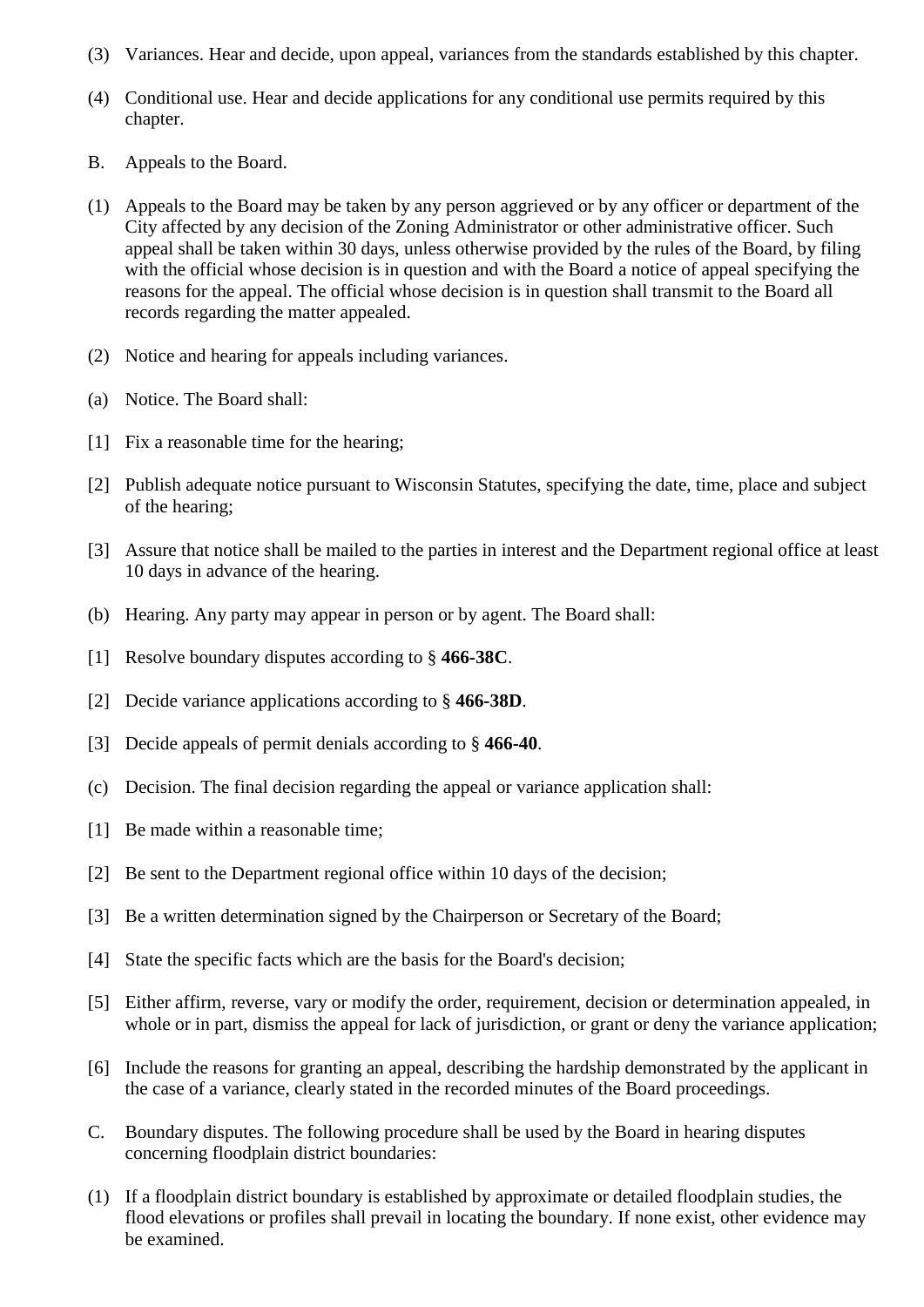- (2) The person contesting the boundary location shall be given a reasonable opportunity to present arguments and technical evidence to the Board.
- (3) If the boundary is incorrectly mapped, the Board should inform the Plan Commission or the person contesting the boundary location to petition the Common Council for a map amendment according to Article **X**, Amendments.
- D. Variance.
- (1) The Board may, upon appeal, grant a variance from the standards of this chapter if an applicant convincingly demonstrates that:
- (a) Literal enforcement of the provisions this chapter will cause unnecessary hardship;
- (b) The hardship is due to adoption of the floodplain ordinance and unique property conditions not common to adjacent lots or premises. In such case, the relevant provisions of this chapter or the map must be amended;
- (c) The variance is not contrary to the public interest; and
- (d) The variance is consistent with the purpose of this chapter in § **466-3**.
- (2) In addition to the criteria in Subsection **D(1)**, to qualify for a variance under FEMA regulations, the following criteria must be met:
- (a) The variance shall not cause any increase in the regional flood elevation;
- (b) Variances can only be granted for lots that are less than one-half acre and are contiguous to existing structures constructed below the RFE;
- (c) Variances shall only be granted upon a showing of good and sufficient cause, shall be the minimum relief necessary, shall not cause increased risks to public safety or nuisances, shall not increase costs for rescue and relief efforts, and shall not be contrary to the purpose of this chapter.
- (3) A variance shall not:
- (a) Grant, extend or increase any use prohibited in the zoning district.
- (b) Be granted for a hardship based solely on an economic gain or loss.
- (c) Be granted for a hardship which is self-created.
- (d) Damage the rights or property values of other persons in the area.
- (e) Allow actions without the amendments to this chapter or map(s) required in Article **X**, Amendments, § **466-44**.
- (f) Allow any alteration of a historic structure, including its use, which would preclude its continued designation as a historic structure.
- (4) When a floodplain variance is granted, the Board shall notify the applicant in writing that it may increase risks to life and property and flood insurance premiums could increase up to \$25 per \$100 of coverage. A copy shall be maintained with the variance record.

#### § 466-39 **Conditional use permits.**

A. Application. Any use listed as a conditional use in this chapter shall be permitted only after an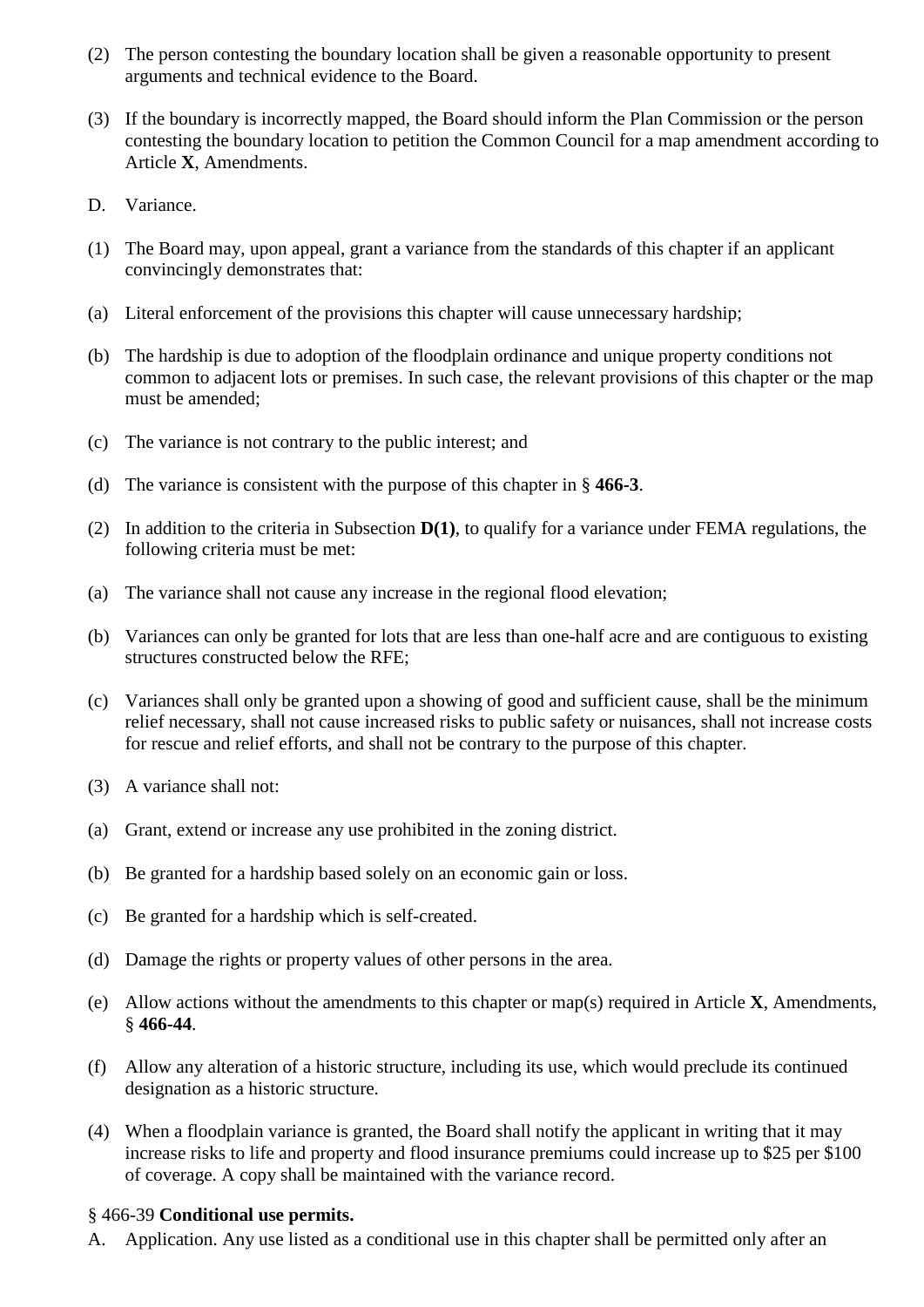application has been submitted to the Zoning Administrator and a conditional use permit has been granted by the Board of Appeals, following the procedures in § **466-38**. To secure information upon which to base its determination, the Board of Appeals may require the applicant to furnish, in addition to the information required for a building/zoning permit, other pertinent information which is necessary to determine if the proposed use is consistent with the purpose of this chapter.

B. Conditions. Upon consideration of the permit application and the standards applicable to the permitted uses in this chapter, the Board of Appeals shall attach such conditions to a conditional use permit, in addition to those required elsewhere in this chapter, as are necessary to further the purposes of this chapter as listed in § **466-3**. Such conditions may include specifications for, without limitation because of specific enumeration, type of shore cover; erosion-protection measures; increased side yard setbacks; specific sewage disposal and water supply facilities; landscaping and planting screens; period of operation; operational control; sureties; deed restrictions; location of piers, docks, parking areas and signs; and type of construction.

# § 466-40 **Review of appeals of permit denials.**

- A. The Board shall review all data related to the appeal. This may include:
- (1) Permit application data listed in § **466-35B**.
- (2) Floodway/flood-fringe determination data in § **466-21**.
- (3) Data listed in § **466-13A(2)(b)** where the applicant has not submitted this information to the Zoning Administrator.
- (4) Other data submitted with the application or submitted to the Board with the appeal.
- B. For appeals of all denied permits the Board shall:
- (1) Follow the procedures of § **466-38**;
- (2) Consider Plan Commission recommendations; and
- (3) Either uphold the denial or grant the appeal.
- C. For appeals concerning increases in regional flood elevation, the Board shall:
- (1) Uphold the denial where the Board agrees with the data showing an increase in flood elevation. Increases may only be allowed after amending the flood profile and map and all appropriate legal arrangements are made with all adversely affected property owners as per the requirements of Article **X**, Amendments; and
- (2) Grant the appeal where the Board agrees that the data properly demonstrates that the project does not cause an increase, provided no other reasons for denial exist.

#### § 466-41 **Floodproofing.**

- A. No permit or variance shall be issued for a nonresidential structure designed to be watertight below the regional flood elevation until the applicant submits a plan certified by a registered professional engineer or architect that the floodproofing measures will protect the structure or development to the flood-protection elevation and submits a FEMA floodproofing certificate.
- B. For a structure designed to allow the entry of floodwaters, no permit or variance shall be issued until the applicant submits a plan either:
- (1) Certified by a registered professional engineer or architect; or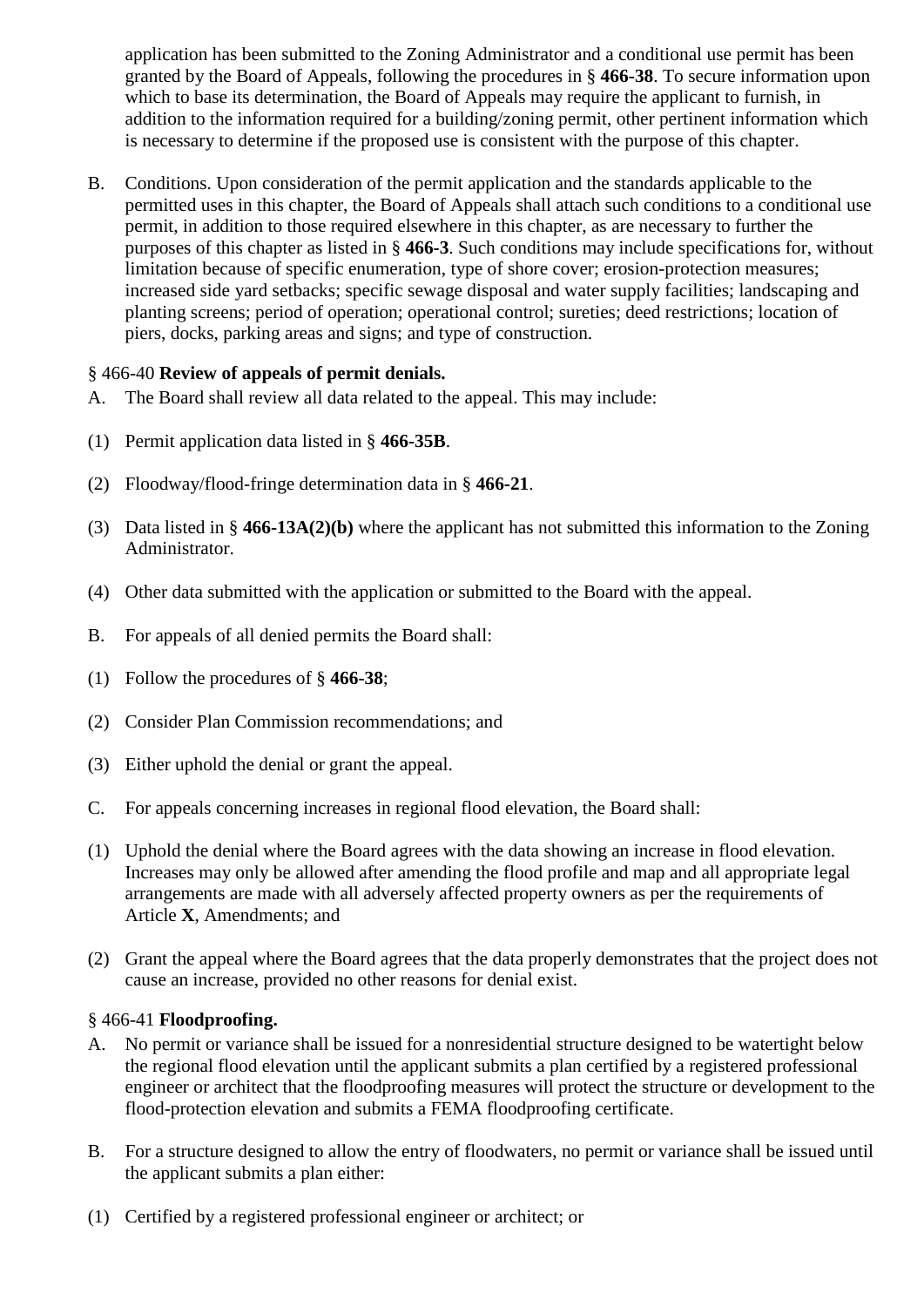- (2) Meets or exceeds the following standards:
- (a) A minimum of two openings having a total net area of not less than one square inch for every square foot of enclosed area subject to flooding;
- (b) The bottom of all openings shall be no higher than one foot above grade; and
- (c) Openings may be equipped with screens, louvers, valves or other coverings or devices, provided that they permit the automatic entry and exit of floodwaters.
- C. Floodproofing measures shall be designed, as appropriate, to:
- (1) Withstand flood pressures, depths, velocities, uplift and impact forces and other regional flood factors;
- (2) Protect structures to the flood-protection elevation;
- (3) Anchor structures to foundations to resist flotation and lateral movement;
- (4) Minimize or eliminate infiltration of floodwaters; and
- (5) Minimize or eliminate discharges into floodwaters.
- D. Floodproofing measures could include:
- (1) Reinforcing walls and floors to resist rupture or collapse caused by water pressure or floating debris.
- (2) Adding mass or weight to prevent flotation.
- (3) Placing essential utilities above the flood-protection elevation.
- (4) Installing surface or subsurface drainage systems to relieve foundation wall and basement floor pressures.
- (5) Constructing water supply wells and waste treatment systems to prevent the entry of floodwaters.
- (6) Putting cutoff valves on sewer lines or eliminating gravity-flow basement drains.

#### § 466-42 **Public information.**

- A. Place marks on structures to show the depth of inundation during the regional flood.
- B. All maps, engineering data and regulations shall be available and widely distributed.
- C. All real estate transfers should show what floodplain zoning district any real property is in.

# Article X **Amendments**

#### § 466-43 **Obstructions or increases.**

- A. Obstructions or increases may only be permitted if amendments are made to this chapter, the Official Floodplain Zoning Maps, floodway lines and water surface profiles, in accordance with § **466-44**.
- B. In AE Zones with a mapped floodway, no obstructions or increases shall be permitted unless the applicant receives a conditional letter of map revision from FEMA and amendments are made to this chapter, the Official Floodplain Zoning Maps, floodway lines and water surface profiles, in accordance with § **466-44**. Any such alterations must be reviewed and approved by FEMA and the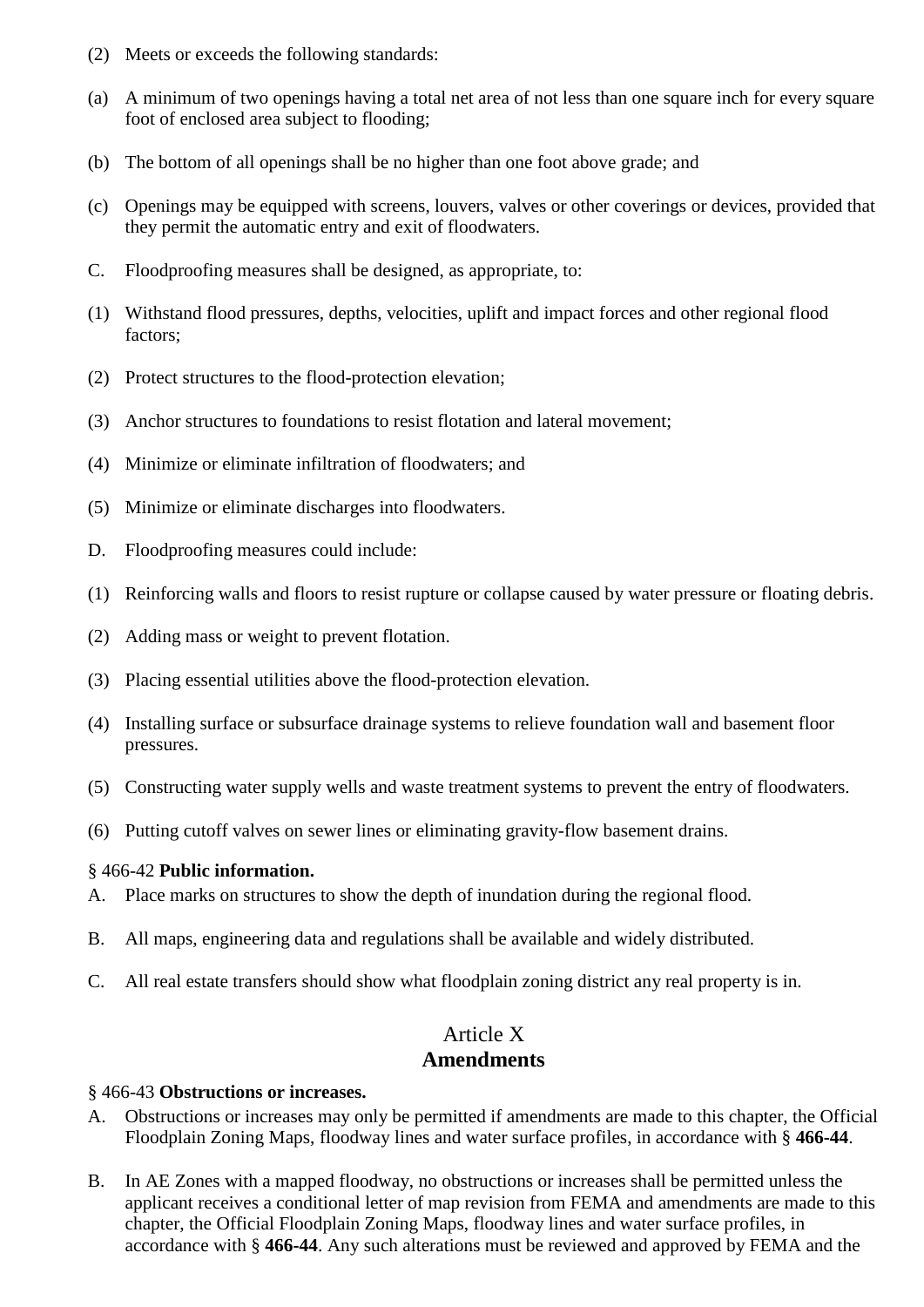# DNR.

C. In A Zones, increases equal to or greater than 1.0 foot may only be permitted if the applicant receives a conditional letter of map revision from FEMA and amendments are made to this chapter, the official Floodplain Maps, floodway lines and water surface profiles, in accordance with § **466- 44**.

# § 466-44 **General.**

The Common Council may change or supplement the floodplain zoning district boundaries and this chapter in the manner outlined in § **466-45** below. Actions which require an amendment to the ordinance and/or submittal of a letter of map change (LOMC) include, but are not limited to, the following:

- A. Any fill or floodway encroachment that obstructs flow causing any increase in the regional flood height;
- B. Any change to the floodplain boundaries and/or watercourse alterations on the FIRM;
- C. Any changes to any other officially adopted floodplain maps listed in § **466-5B**;
- D. Any floodplain fill which raises the elevation of the filled area to a height at or above the floodprotection elevation and is contiguous to land lying outside the floodplain;
- E. Correction of discrepancies between the water surface profiles and floodplain maps;
- F. Any upgrade to a floodplain zoning ordinance text required by § NR 116.05, Wis. Adm. Code, or otherwise required by law, or for changes by the City;
- G. All channel relocations and changes to the maps to alter floodway lines or to remove an area from the floodway or the flood-fringe that is based on a base flood elevation from a FIRM require prior approval by FEMA.

# § 466-45 **Procedures.**

Ordinance amendments may be made upon petition of any party according to the provisions of § 62.23, Wis. Stats. The petitions shall include all data required by §§ **466-21** and **466-30B**. The land use permit shall not be issued until a letter of map revision is issued by FEMA for the proposed changes.

- A. The proposed amendment shall be referred to the Plan Commission for a public hearing and recommendation to the Common Council. The amendment and notice of public hearing shall be submitted to the Department regional office for review prior to the hearing. The amendment procedure shall comply with the provisions of § 62.23, Wis. Stats.
- B. No amendments pursuant to this section shall become effective until reviewed and approved by the Department.
- C. All persons petitioning for a map amendment that obstructs flow, causing any increase in the regional flood height, shall obtain flooding easements or other appropriate legal arrangements from all adversely affected property owners and notify local units of government before the amendment can be approved by the Common Council.

# Article XI **Enforcement**

# § 466-46 **Violations and penalties.**

Any violation of the provisions of this chapter by any person shall be unlawful and shall be referred to the City Attorney, who shall expeditiously prosecute all such violators. A violator shall, upon conviction, be subject to a forfeiture as provided in § **1-4** of the Code, together with the taxable costs of such action.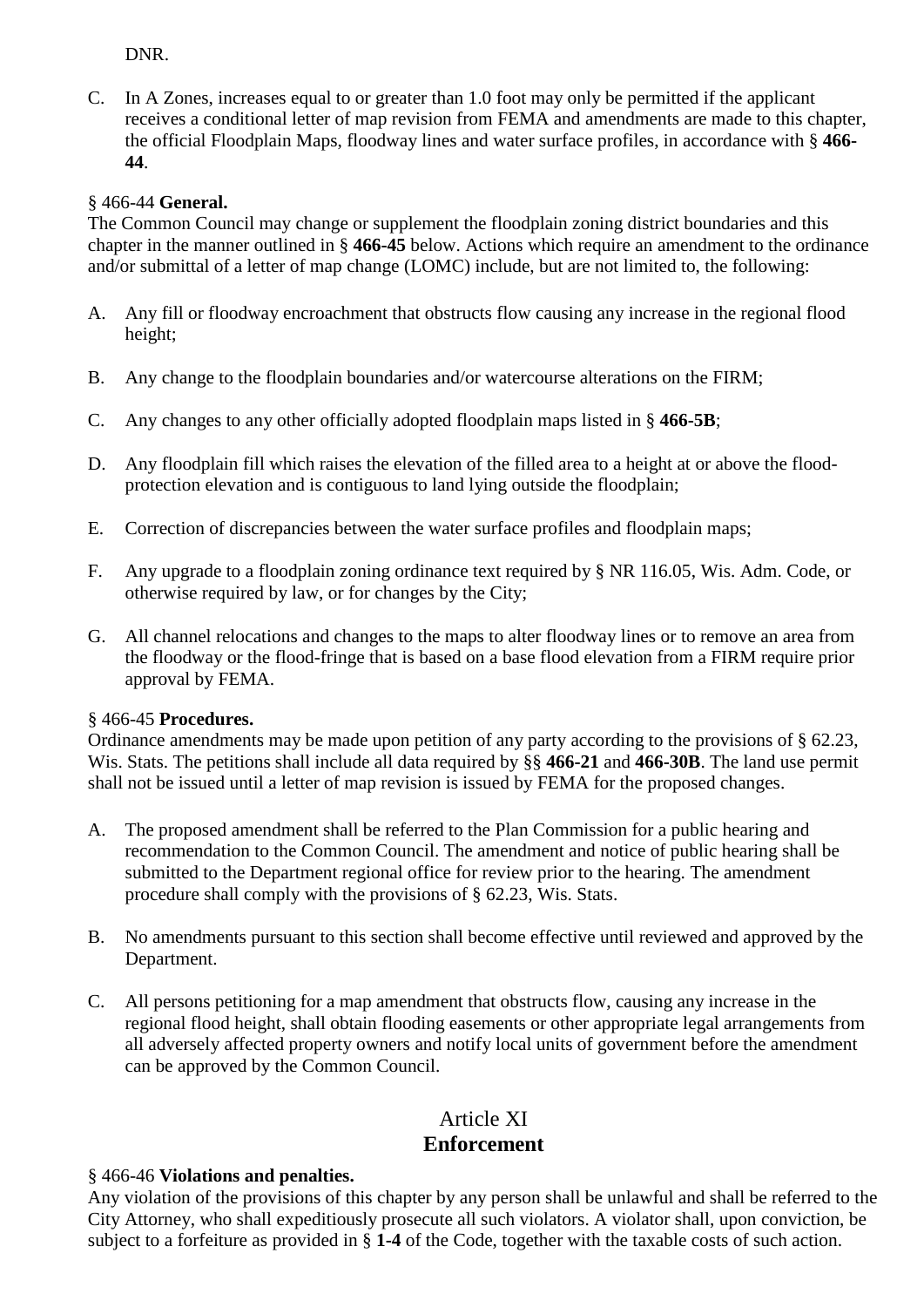Each day of continued violation shall constitute a separate offense. Every violation of this chapter is a public nuisance, and the creation may be enjoined and the maintenance may be abated by action at suit of the City, the state or any citizen thereof pursuant to § 87.30, Wis. Stats.

# Article XII **Definitions**

#### § 466-47 **Word usage.**

Unless specifically defined, words and phrases in this chapter shall have their common law meaning and shall be applied in accordance with their common usage. Words used in the present tense include the future; the singular number includes the plural; and the plural number includes the singular. The word "may" is permissive; "shall" is mandatory and is not discretionary.

#### § 466-48 **Terms defined.**

As used in this chapter, the following terms shall have the meanings indicated:

### **ACCESSORY STRUCTURE OR USE**

A facility, structure, building or use which is accessory or incidental to the principal use of a property, structure or building.

#### **AH ZONE**

See "area of shallow flooding."

#### **ALTERATION**

An enhancement, upgrading or substantial change or modifications other than an addition or repair to a dwelling or to electrical, plumbing, heating, ventilating, air-conditioning and other systems within a structure.

#### **AO ZONE**

See "area of shallow flooding."

#### **AREA OF SHALLOW FLOODING**

A designated AO, AH, AR/AO, AR/AH or VO Zone on a community's Flood Insurance Rate Map (FIRM) with a one-percent or greater annual chance of flooding to an average depth of one to three feet, where a clearly defined channel does not exist, where the path of flooding is unpredictable, and where velocity flow may be evident. Such flooding is characterized by ponding or sheet flow.

#### **A ZONES**

Those areas shown on the Official Floodplain Zoning Map which would be inundated by the regional flood. These areas may be numbered or unnumbered A Zones. The A Zones may or may not be reflective of flood profiles, depending on the availability of data for a given area.

#### **BASE FLOOD**

The flood having a one-percent chance of being equaled or exceeded in any given year, as published by FEMA as part of a FIS and depicted on a FIRM.

#### **BASEMENT**

Any enclosed area of a building having its floor subgrade, i.e., below ground level, on all sides.

#### **BUILDING**

See "structure."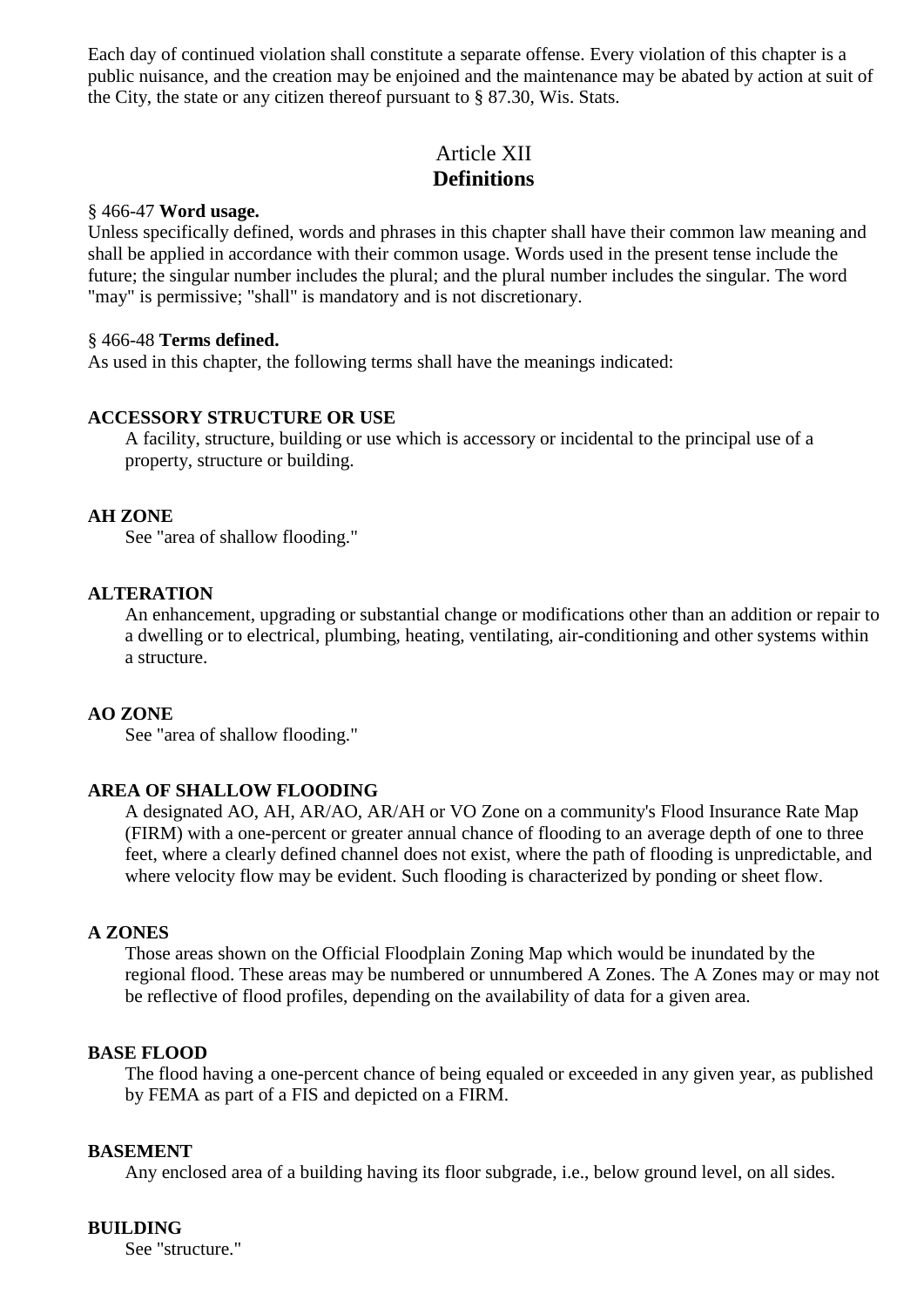#### **BULKHEAD LINE**

A geographic line along a reach of navigable water that has been adopted by a municipal ordinance and approved by the Department pursuant to § 30.11, Wis. Stats., and which allows limited filling between this bulkhead line and the original ordinary high-water mark, except where such filling is prohibited by the floodway provisions of this chapter.

#### **CAMPGROUND**

Any parcel of land which is designed, maintained, intended or used for the purpose of providing sites for nonpermanent overnight use by four or more camping units, or which is advertised or represented as a camping area.

#### **CAMPING UNIT**

Any portable device, no more than 400 square feet in area, used as a temporary shelter, including but not limited to a camping trailer, motor home, bus, van, pickup truck, or tent that is fully licensed, if required, and ready for highway use.

#### **CERTIFICATE OF COMPLIANCE**

A certification that the construction and the use of land or a building, the elevation of fill or the lowest floor of a structure is in compliance with all of the provisions of this chapter.

#### **CHANNEL**

A natural or artificial watercourse with definite bed and banks to confine and conduct normal flow of water.

#### **CRAWLWAYS or CRAWL SPACE**

An enclosed area below the first usable floor of a building, generally less than five feet in height, used for access to plumbing and electrical utilities.

#### **DECK**

An unenclosed exterior structure that has no roof or sides, but has a permeable floor which allows the infiltration of precipitation.

#### **DEPARTMENT**

The Wisconsin Department of Natural Resources.

#### **DEVELOPMENT**

Any artificial change to improved or unimproved real estate, including, but not limited to, the construction of buildings, structures or accessory structures; the construction of additions or alterations to buildings, structures or accessory structures; the repair of any damaged structure or the improvement or renovation of any structure, regardless of percentage of damage or improvement; the placement of buildings or structures; subdivision layout and site preparation; mining, dredging, filling, grading, paving, excavation or drilling operations; the storage, deposition or extraction of materials or equipment; and the installation, repair or removal of public or private sewage disposal systems or water supply facilities.

### **DRY LAND ACCESS**

A vehicular access route which is above the regional flood elevation and which connects land located in the floodplain to land outside the floodplain, such as a road with its surface above regional flood elevation, and wide enough for wheeled rescue and relief vehicles.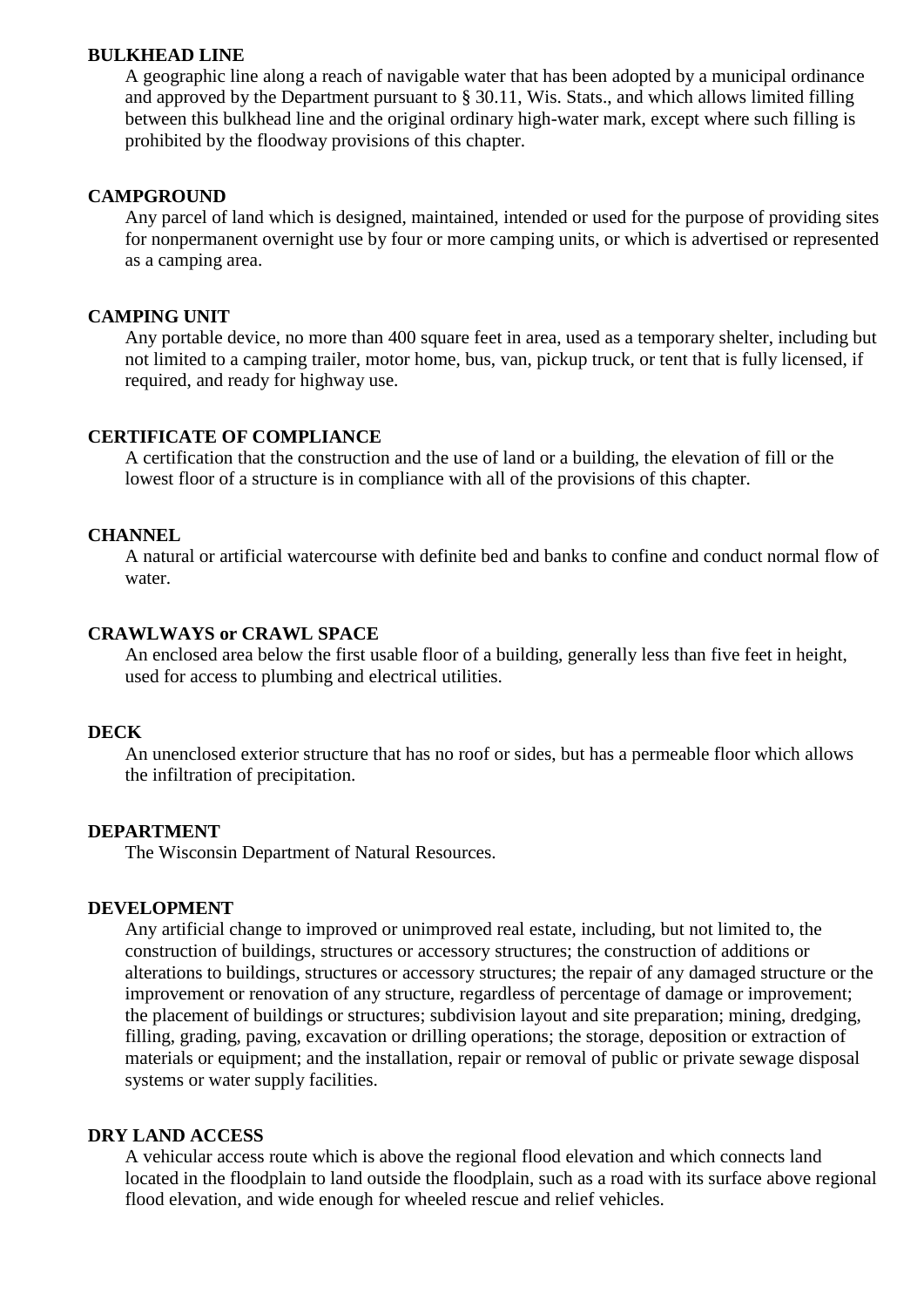#### **ENCROACHMENT**

Any fill, structure, equipment, use or development in the floodway.

#### **FEDERAL EMERGENCY MANAGEMENT AGENCY (FEMA)**

The federal agency that administers the National Flood Insurance Program.

#### **FLOOD FREQUENCY**

The probability of a flood occurrence which is determined from statistical analyses. The frequency of a particular flood event is usually expressed as occurring, on the average, once in a specified number of years or as a percent chance of occurring in any given year.

#### **FLOOD-FRINGE**

That portion of the floodplain outside of the floodway which is covered by floodwaters during the regional flood and associated with standing water rather than flowing water.

#### **FLOOD HAZARD BOUNDARY MAP**

A map designating approximate flood hazard areas. Flood hazard areas are designated as unnumbered A Zones and do not contain floodway lines or regional flood elevations. This map forms the basis for both the regulatory and insurance aspects of the National Flood Insurance Program (NFIP) until superseded by a Flood Insurance Study and a Flood Insurance Rate Map.

#### **FLOOD INSURANCE RATE MAP (FIRM)**

A map of a community on which the Federal Insurance Administration has delineated both the floodplain and the risk premium zones applicable to the community. This map can only be amended by the Federal Emergency Management Agency.

#### **FLOOD INSURANCE STUDY**

A technical engineering examination, evaluation and determination of the local flood hazard areas. It provides maps designating those areas affected by the regional flood and provides both flood insurance rate zones and base flood elevations and may provide floodway lines. The flood hazard areas are designated as numbered and unnumbered A Zones. Flood Insurance Rate Maps that accompany the Flood Insurance Study form the basis for both the regulatory and the insurance aspects of the National Flood Insurance Program.

#### **FLOOD or FLOODING**

A general and temporary condition of partial or complete inundation of normally dry land areas caused by one of the following conditions:

- A. The overflow or rise of inland waters;
- B. The rapid accumulation or runoff of surface waters from any source;
- C. The inundation caused by waves or currents of water exceeding anticipated cyclical levels along the shore of Lake Michigan or Lake Superior; or
- D. The sudden increase caused by an unusually high water level in a natural body of water, accompanied by a severe storm or by an unanticipated force of nature, such as a seiche, or by some similarly unusual event.

#### **FLOODPLAIN**

Land which has been or may be covered by floodwater during the regional flood. It includes the floodway and the flood-fringe and may include other designated floodplain areas for regulatory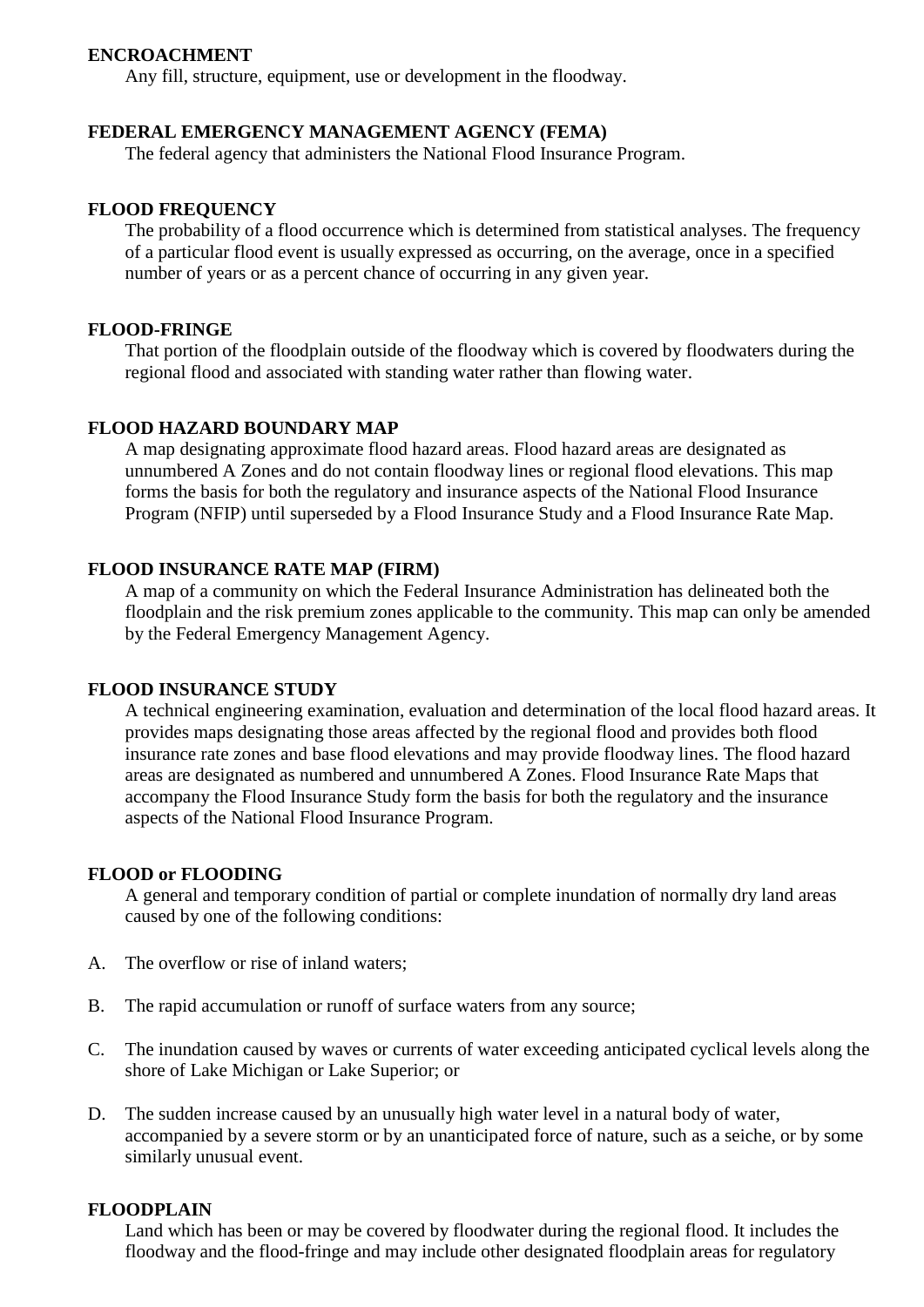purposes.

#### **FLOODPLAIN ISLAND**

A natural geologic land formation within the floodplain that is surrounded but not covered by floodwater during the regional flood.

#### **FLOODPLAIN MANAGEMENT**

Policy and procedures to ensure wise use of floodplains, including mapping and engineering, mitigation, education and administration and enforcement of floodplain regulations.

#### **FLOOD PROFILE**

A graph or a longitudinal profile line showing the relationship of the water surface elevation of a flood event to locations of land surface elevations along a stream or river.

#### **FLOODPROOFING**

Any combination of structural provisions, changes or adjustments to properties and structures, water and sanitary facilities and contents of buildings subject to flooding for the purpose of reducing or eliminating flood damage.

#### **FLOOD-PROTECTION ELEVATION**

An elevation of two feet of freeboard above the water surface profile elevation designated for the regional flood. (Also see "freeboard.")

#### **FLOOD STORAGE**

Those floodplain areas where storage of floodwaters has been taken into account during analysis in reducing the regional flood discharge.

#### **FLOODWAY**

The channel of a river or stream and those portions of the floodplain adjoining the channel required to carry the regional flood discharge.

#### **FREEBOARD**

A safety factor expressed in terms of a specified number of feet above a calculated flood level. Freeboard compensates for any factors that cause flood heights greater than those calculated, including ice jams, debris accumulation, wave action, obstruction of bridge openings and floodways, the effects of watershed urbanization, loss of flood storage areas due to development and aggregation of the river or stream bed.

#### **HABITABLE STRUCTURE**

Any structure or portion thereof used or designed for human habitation.

### **HEARING NOTICE**

Publication or posting meeting the requirements of Ch. 985, Wis. Stats. For appeals, a Class 1 notice, published once at least one week (seven days) before the hearing, is required. For all zoning ordinances and amendments, a Class 2 notice, published twice, once each week consecutively, the last at least a week (seven days) before the hearing. Local ordinances or bylaws may require additional notice exceeding these minimums.

#### **HIGHEST ADJACENT GRADE**

The highest natural elevation of the ground surface prior to construction next to the proposed walls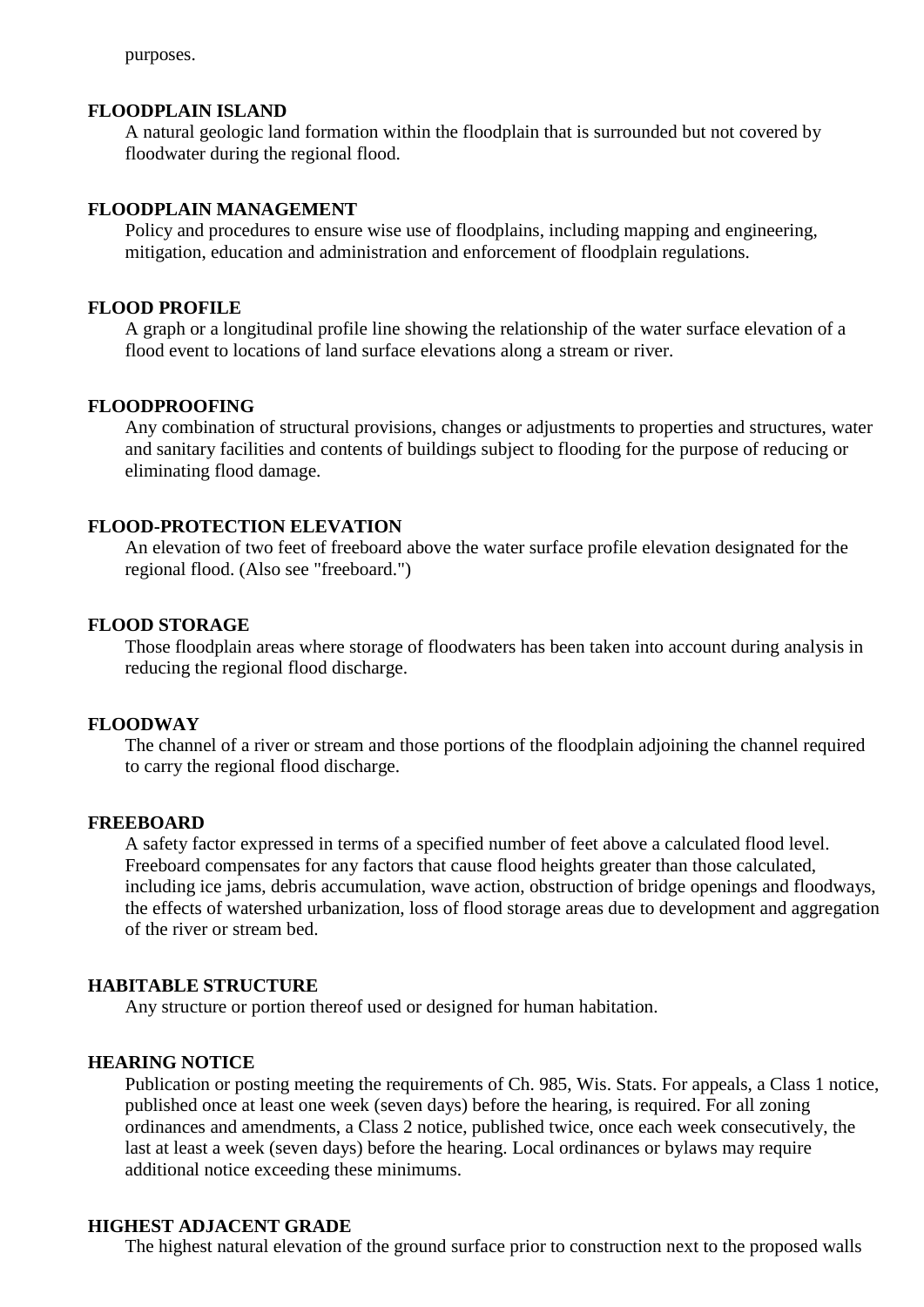of a structure.

### **HIGH FLOOD DAMAGE POTENTIAL**

Damage that could result from flooding that includes any danger to life or health or any significant economic loss to a structure or building and its contents.

### **HISTORIC STRUCTURE**

Any structure that is either:

- A. Listed individually in the National Register of Historic Places or preliminarily determined by the Secretary of the Interior as meeting the requirements for individual listing on the National Register;
- B. Certified or preliminarily determined by the Secretary of the Interior as contributing to the historical significance of a registered historic district or a district preliminarily determined by the Secretary to qualify as a registered historic district;
- C. Individually listed on a state inventory of historic places in states with historic preservation programs which have been approved by the Secretary of the Interior; or
- D. Individually listed on a local inventory of historic places in communities with historic preservation programs that have been certified either by an approved state program, as determined by the Secretary of the Interior, or by the Secretary of the Interior in states without approved programs.

### **INCREASE IN REGIONAL FLOOD HEIGHT**

A calculated upward rise in the regional flood elevation greater than 0.00 foot, based on a comparison of existing conditions and proposed conditions, which is directly attributable to development in the floodplain but not attributable to manipulation of mathematical variables such as roughness factors, expansion and contraction coefficients, and discharge.

#### **LAND USE**

Any nonstructural use made of unimproved or improved real estate. (Also see "development.")

#### **LOWEST ADJACENT GRADE**

Elevation of the lowest ground surface that touches any of the exterior walls of a building.

#### **LOWEST FLOOR**

The lowest floor of the lowest enclosed area (including basement). An unfinished or flood-resistant enclosure, usable solely for parking of vehicles, building access or storage, in an area other than a basement area is not considered a building's lowest floor, provided that such enclosure is not built so as to render the structure in violation of the applicable non-elevation-design requirements of 44 CFR 60.3.

#### **MAINTENANCE**

The act or process of restoring to original soundness, including redecorating, refinishing, nonstructural repairs, or the replacement of existing fixtures, systems or equipment with equivalent fixtures, systems or structures.

# **MANUFACTURED HOME**

A structure transportable in one or more sections, which is built on a permanent chassis and is designed to be used with or without a permanent foundation when connected to required utilities. The term "manufactured home" includes a mobile home but does not include a "mobile recreational vehicle."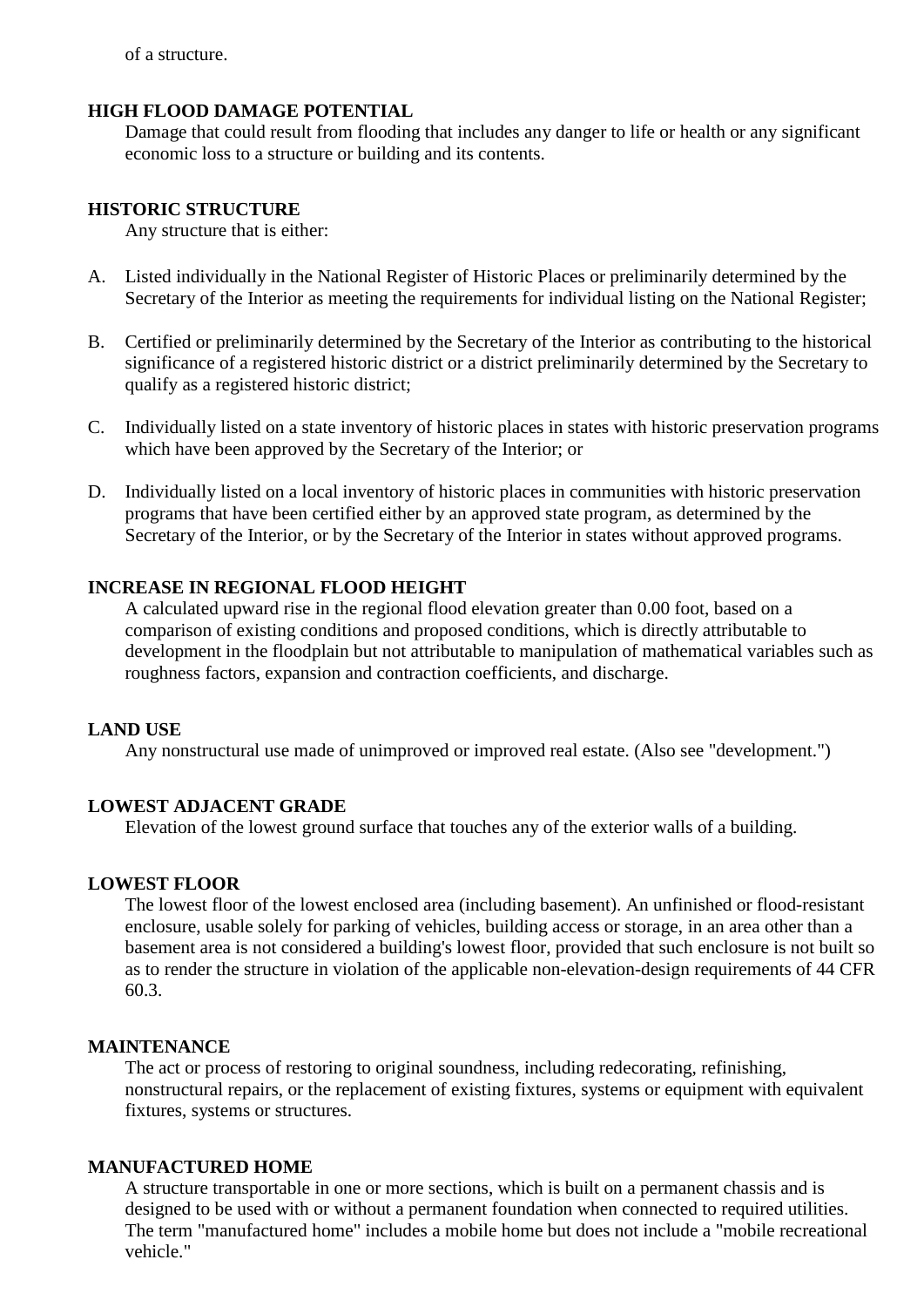#### **MOBILE/MANUFACTURED HOME PARK, EXPANSION TO EXISTING**

The preparation of additional sites by the construction of facilities for servicing the lots on which the manufactured homes are to be affixed. This includes installation of utilities, construction of streets and either final site grading or the pouring of concrete pads.

#### **MOBILE/MANUFACTURED HOME PARK OR SUBDIVISION**

A parcel (or contiguous parcels) of land divided into two or more manufactured home lots for rent or sale.

#### **MOBILE/MANUFACTURED HOME PARK OR SUBDIVISION, EXISTING**

A parcel of land, divided into two or more manufactured home lots for rent or sale, on which the construction of facilities for servicing the lots is completed before the effective date of this chapter. At a minimum, this would include the installation of utilities, the construction of streets and either final site grading or the pouring of concrete pads.

#### **MOBILE RECREATIONAL VEHICLE**

A vehicle which is built on a single chassis, 400 square feet or less when measured at the largest horizontal projection; designed to be self-propelled, carried or permanently towable by a licensed, light-duty vehicle; is licensed for highway use if registration is required and is designed primarily not for use as a permanent dwelling, but as temporary living quarters for recreational, camping, travel or seasonal use. Manufactured homes that are towed or carried onto a parcel of land, but do not remain capable of being towed or carried, including park model homes, do not fall within the definition of "mobile recreational vehicles."

#### **MODEL, CORRECTED EFFECTIVE**

A hydraulic engineering model that corrects any errors that occur in the duplicate effective model, adds any additional cross sections to the duplicate effective model, or incorporates more detailed topographic information than that used in the current effective model.

#### **MODEL, DUPLICATE EFFECTIVE**

A copy of the hydraulic analysis used in the effective FIS and referred to as the "effective model."

#### **MODEL, EFFECTIVE**

The hydraulic engineering model that was used to produce the current effective Flood Insurance Study.

#### **MODEL, EXISTING (PREPROJECT)**

A modification of the duplicate effective model or corrected effective model to reflect any manmade modifications that have occurred within the floodplain since the date of the effective model but prior to the construction of the project for which the revision is being requested. If no modification has occurred since the date of the effective model, then this model would be identical to the corrected effective model or duplicate effective model.

#### **MODEL, REVISED (POST-PROJECT)**

A modification of the existing or preproject conditions model, duplicate effective model or corrected effective model to reflect revised or post-project conditions.

#### **MUNICIPALITY or MUNICIPAL**

The City of Monona.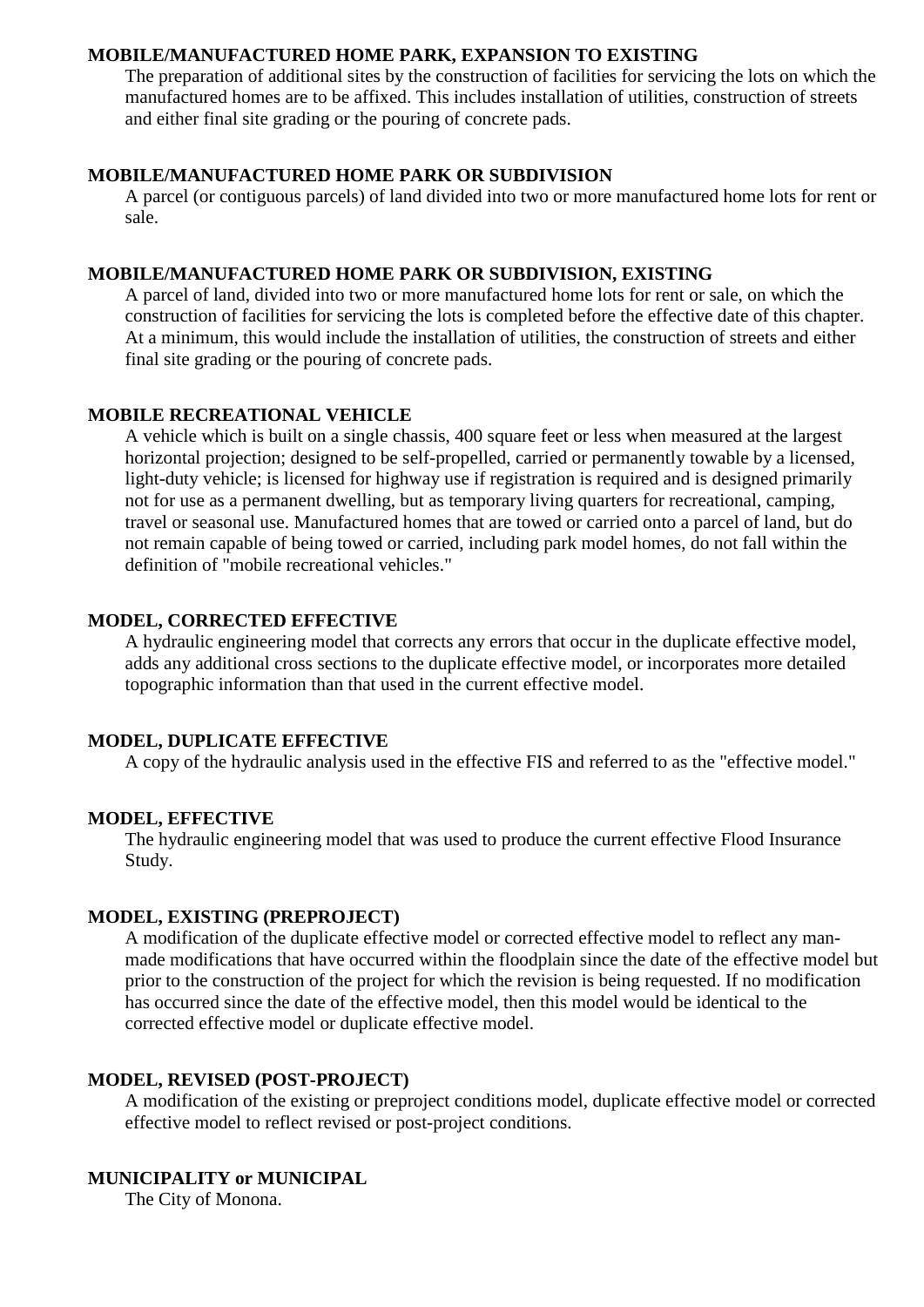#### **NEW CONSTRUCTION**

For floodplain management purposes, "new construction" means structures for which the start of construction commenced on or after the effective date of floodplain zoning regulations adopted by this community and includes any subsequent improvements to such structures. For the purpose of determining flood insurance rates, it includes any structures for which the start of construction commenced on or after the effective date of an initial FIRM or after December 31, 1974, whichever is later, and includes any subsequent improvements to such structures.

#### **NGVD or NATIONAL GEODETIC VERTICAL DATUM**

Elevations referenced to mean sea level datum, 1929 adjustment.

#### **NONCONFORMING STRUCTURE**

An existing lawful structure or building which is not in conformity with the dimensional or structural requirements of this chapter for the area of the floodplain which it occupies. (For example, an existing residential structure in the flood-fringe district is a conforming use. However, if the lowest floor is lower than the flood-protection elevation, the structure is nonconforming.)

#### **NONCONFORMING USE**

An existing lawful use or accessory use of a structure or building which is not in conformity with the provisions of this chapter for the area of the floodplain which it occupies. (Such as a residence in the floodway.)

#### **OBSTRUCTION TO FLOW**

Any development which blocks the conveyance of floodwaters such that this development alone or together with any future development will cause an increase in regional flood height.

#### **OFFICIAL FLOODPLAIN ZONING MAP**

That map, adopted and made part of this chapter, as described in § **466-5B**, which has been approved by the Department and FEMA.

#### **OPEN SPACE USE**

Those uses having a relatively low flood damage potential and not involving structures.

#### **ORDINARY HIGH-WATER MARK**

The point on the bank or shore up to which the presence and action of surface water is so continuous as to leave a distinctive mark, such as by erosion, destruction or prevention of terrestrial vegetation, predominance of aquatic vegetation, or other easily recognized characteristic.

#### **PERSON**

An individual or group of individuals, corporation, partnership, association, municipality or state agency.

#### **PRIVATE SEWAGE SYSTEM**

A sewage treatment and disposal system serving one structure, with a septic tank and soil absorption field located on the same parcel as the structure. It also means an alternative sewage system approved by the Department of Safety and Professional Services, including a substitute for the septic tank or soil absorption field, a holding tank, a system serving more than one structure or a system located on a different parcel than the structure.

#### **PUBLIC UTILITIES**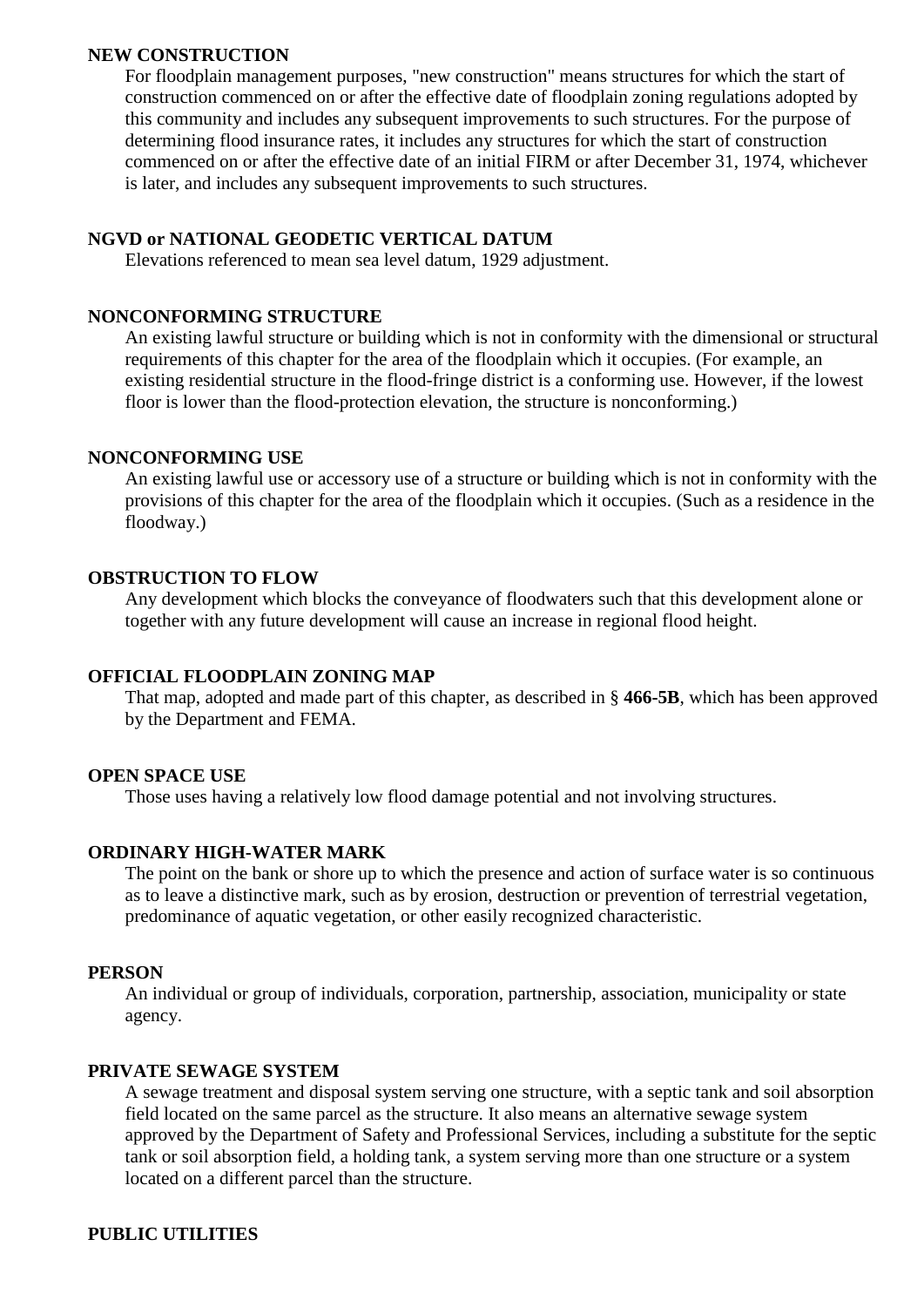Those utilities using underground or overhead transmission lines such as electric, telephone and telegraph, and distribution and collection systems such as water, sanitary sewer and storm sewer.

#### **REASONABLY SAFE FROM FLOODING**

Means base floodwaters will not inundate the land or damage structures to be removed from the floodplain and that any subsurface waters related to the base flood will not damage existing or proposed buildings.

#### **REGIONAL FLOOD**

A flood determined to be representative of large floods known to have occurred in Wisconsin. A regional flood is a flood with a one-percent chance of being equaled or exceeded in any given year and, if depicted on the FIRM, the RFE is equivalent to the BFE.

#### **START OF CONSTRUCTION**

The date the building permit was issued, provided the actual start of construction, repair, reconstruction, rehabilitation, addition, placement or other improvement was within 180 days of the permit date. The actual start means either the first placement of permanent construction on a site, such as the pouring of slab or footings, the installation of piles, the construction of columns, or any work beyond initial excavation, or the placement of a manufactured home on a foundation. Permanent construction does not include land preparation, such as clearing, grading and filling, nor does it include the installation of streets and/or walkways, nor does it include excavation for a basement, footings, piers or foundations or the erection of temporary forms, nor does it include the installation on the property of accessory buildings, such as garages or sheds not occupied as dwelling units or not part of the main structure. For an alteration, the actual start of construction means the first alteration of any wall, ceiling, floor or other structural part of a building, whether or not that alteration affects the external dimensions of the building.

#### **STRUCTURE**

Any man-made object with form, shape and utility, either permanently or temporarily attached to, placed upon or set into the ground, streambed or lake bed, including, but not limited to, roofed and walled buildings, gas or liquid storage tanks, bridges, dams and culverts.

#### **SUBDIVISION**

Has the meaning given in § 236.02(12), Wis. Stats.

#### **SUBSTANTIAL DAMAGE**

Damage of any origin sustained by a structure, whereby the cost of restoring the structure to its predamaged condition would equal or exceed 50% of the equalized assessed value of the structure before the damage occurred.

#### **SUBSTANTIAL IMPROVEMENT**

Any repair, reconstruction, rehabilitation, addition or improvement of a building or structure, the cost of which equals or exceeds 50% of the equalized assessed value of the structure before the improvement or repair is started. If the structure has sustained substantial damage, any repairs are considered substantial improvement regardless of the work preformed. The term does not, however, include either any project for the improvement of a building required to correct existing health, sanitary or safety code violations identified by the Building Official and that are the minimum necessary to assure safe living conditions or any alteration of a historic structure, provided that the alteration will not preclude the structure's continued designation as a historic structure.

#### **UNNECESSARY HARDSHIP**

Where special conditions affecting a particular property, which were not self-created, have made